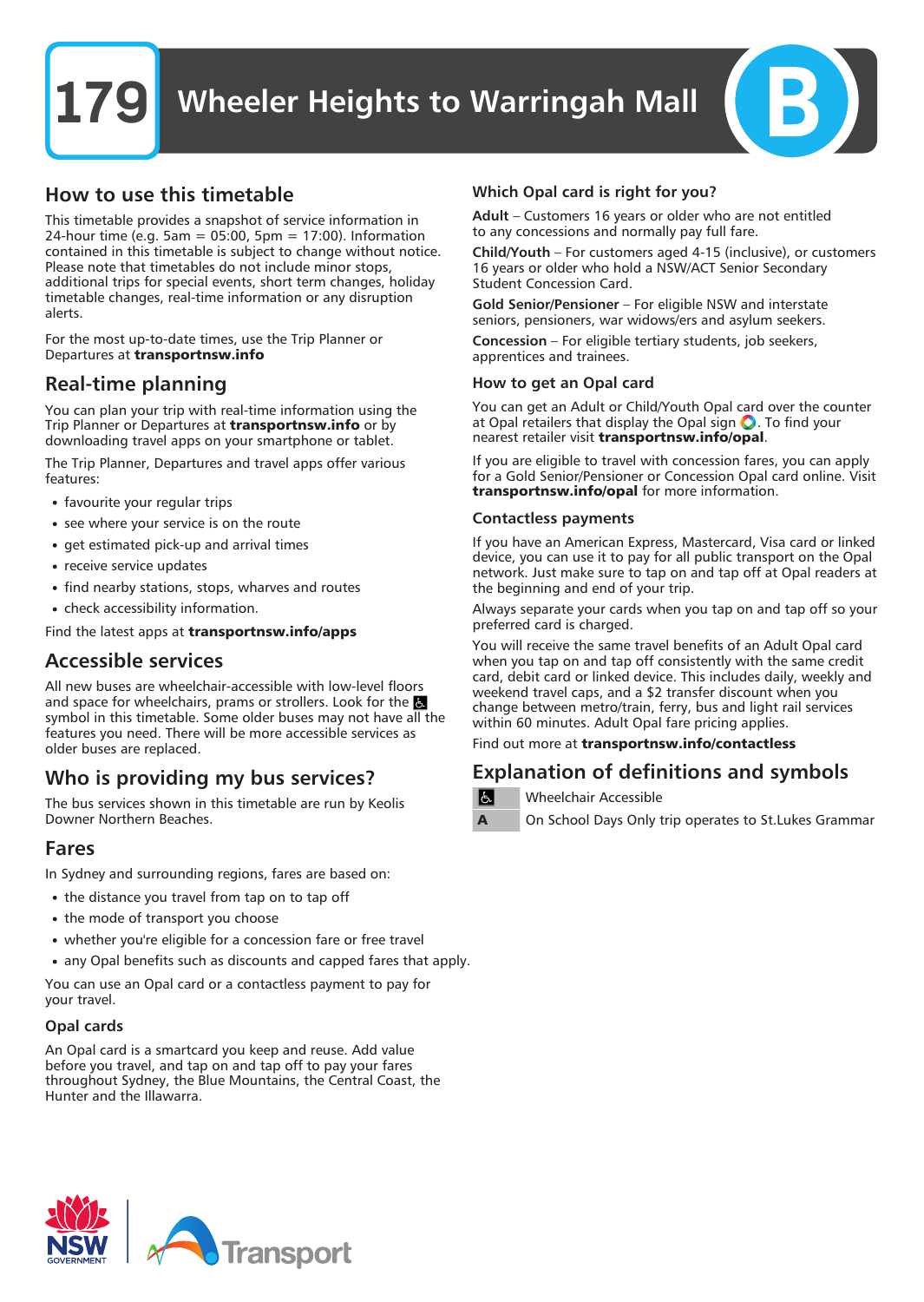| Valid from: 26 April 2022                                          |                            | <b>Creation date: 29 June 2022</b><br>NOTE: Information is correct on date of download. |                            |                                                          |                           |                                               |                                                       |                                            |                         |
|--------------------------------------------------------------------|----------------------------|-----------------------------------------------------------------------------------------|----------------------------|----------------------------------------------------------|---------------------------|-----------------------------------------------|-------------------------------------------------------|--------------------------------------------|-------------------------|
| <b>Monday to Friday</b>                                            | E                          | $\boxed{6}$                                                                             | $\vert$                    | $\overline{d}$                                           | $\vert$                   | $\overline{d}$                                | $\overline{6}$                                        | $\overline{6}$                             | $\boxed{d}$             |
| Warringah Mall, Green St, Brookvale                                | 06:30                      | 06:55                                                                                   | 07:25                      | 08:05                                                    | 08:35                     | 08:55                                         | 09:25                                                 | 09:55                                      | 10:25                   |
| Pittwater Rd at Old Pittwater Rd, Brookvale                        | 06:33                      | 06:58                                                                                   | 07:28                      | 08:08                                                    | 08:38                     | 08:58                                         | 09:28                                                 | 09:58                                      | 10:28                   |
| Dee Why B-Line, Dee Why                                            | 06:39                      | 07:04                                                                                   | 07:35                      | 08:15                                                    | 08:45                     | 09:05                                         | 09:35                                                 | 10:05                                      | 10:35                   |
| McIntosh Rd near Mundara Pl, Narraweena                            | 06:45                      | 07:10                                                                                   | 07:41                      | 08:21                                                    | 08:50                     | 09:10                                         | 09:40                                                 | 10:10                                      | 10:40                   |
| South Creek Rd after Toronto Ave, Wheeler                          | 06:53                      | 07:18                                                                                   | 07:49                      | 08:29                                                    | 08:59                     | 09:19                                         | 09:49                                                 | 10:19                                      | 10:49                   |
| Heights<br>RSL ANZAC Village, Lakeshore Dr, Narrabeen              | 06:59                      | 07:24                                                                                   | 07:55                      | 08:36                                                    | 09:06                     | 09:26                                         | 09:56                                                 | 10:26                                      | 10:56                   |
|                                                                    |                            |                                                                                         |                            |                                                          |                           |                                               |                                                       |                                            |                         |
| <b>Monday to Friday</b><br>Warringah Mall, Green St, Brookvale     | E <br>10:55                | $\overline{d}$<br>11:25                                                                 | $\overline{d}$<br>11:55    | $\overline{d}$<br>12:25                                  | $\overline{6}$<br>12:55   | $\overline{d}$<br>13:25                       | E <br>13:55                                           | $\overline{d}$<br>14:25                    | $\overline{5}$<br>14:55 |
| Pittwater Rd at Old Pittwater Rd, Brookvale                        | 10:58                      | 11:28                                                                                   | 11:58                      | 12:28                                                    | 12:58                     | 13:28                                         | 13:58                                                 | 14:28                                      | 14:58                   |
| Dee Why B-Line, Dee Why                                            | 11:05                      | 11:35                                                                                   | 12:05                      | 12:35                                                    | 13:05                     | 13:35                                         | 14:05                                                 | 14:35                                      | 15:05                   |
| McIntosh Rd near Mundara Pl, Narraweena                            | 11:10                      | 11:40                                                                                   | 12:10                      | 12:40                                                    | 13:10                     | 13:40                                         | 14:10                                                 | 14:40                                      | 15:10                   |
| South Creek Rd after Toronto Ave, Wheeler                          | 11:19                      | 11:49                                                                                   | 12:19                      | 12:49                                                    | 13:19                     | 13:49                                         | 14:19                                                 | 14:50                                      | 15:21                   |
| Heights                                                            |                            |                                                                                         |                            |                                                          |                           |                                               |                                                       |                                            |                         |
| RSL ANZAC Village, Lakeshore Dr, Narrabeen                         | 11:26                      | 11:56                                                                                   | 12:26                      | 12:56                                                    | 13:26                     | 13:56                                         | 14:27                                                 | 14:58                                      | 15:29                   |
| <b>Monday to Friday</b>                                            | $\overline{ \mathbf{b} }$  | $\overline{d}$                                                                          | $\vert \overline{L} \vert$ | $\overline{6}$                                           | $\overline{d}$            | $\overline{d}$                                | $\overline{d}$                                        | $\overline{\mathbb{R}}$                    | $\boxed{d}$             |
| Warringah Mall, Green St, Brookvale                                | 15:25                      | 15:50                                                                                   | 16:10                      | 16:30                                                    | $\overline{\phantom{a}}$  | 16:50                                         | $\overline{\phantom{0}}$                              | 17:10                                      |                         |
| Pittwater Rd at Old Pittwater Rd, Brookvale                        | 15:28                      | 15:53                                                                                   | 16:13                      | 16:33                                                    | $\overline{\phantom{a}}$  | 16:53                                         |                                                       | 17:13                                      |                         |
| Dee Why B-Line, Dee Why                                            | 15:36                      | 16:01                                                                                   | 16:20                      | 16:40                                                    | 16:50                     | 17:00                                         | 17:10                                                 | 17:20                                      | 17:30                   |
| McIntosh Rd near Mundara Pl, Narraweena                            | 15:43                      | 16:07                                                                                   | 16:26                      | 16:46                                                    | 16:56                     | 17:06                                         | 17:16                                                 | 17:25                                      | 17:35                   |
| South Creek Rd after Toronto Ave, Wheeler<br>Heights               | 15:54                      | 16:17                                                                                   | 16:36                      | 16:56                                                    | 17:06                     | 17:16                                         | 17:25                                                 | 17:34                                      | 17:44                   |
|                                                                    |                            |                                                                                         |                            |                                                          |                           |                                               |                                                       |                                            |                         |
|                                                                    |                            |                                                                                         |                            |                                                          |                           |                                               |                                                       |                                            |                         |
| RSL ANZAC Village, Lakeshore Dr, Narrabeen                         | 16:02                      | 16:25                                                                                   |                            | 16:44 17:04 17:14 17:24 17:33                            |                           |                                               |                                                       | 17:42                                      | 17:52                   |
| <b>Monday to Friday</b>                                            | $\overline{ \mathbf{f}  }$ | $\boxed{d}$                                                                             | E                          | $\overline{6}$                                           | $\overline{6}$            | $\overline{6}$                                | $ \mathbf{F} $                                        | $\boxed{d}$                                | $\overline{5}$          |
| Warringah Mall, Green St, Brookvale                                | 17:30                      | $\overline{\phantom{a}}$<br>$\overline{\phantom{a}}$                                    | 17:50                      | $\qquad \qquad \blacksquare$<br>$\overline{\phantom{a}}$ | 18:10                     | $\overline{\phantom{0}}$<br>$\qquad \qquad -$ | 18:30                                                 | $\overline{\phantom{0}}$<br>$\blacksquare$ | 18:50                   |
| Pittwater Rd at Old Pittwater Rd, Brookvale                        | 17:33<br>17:40             |                                                                                         | 17:53                      |                                                          | 18:13                     | 18:30                                         | 18:33                                                 | 18:49                                      | 18:53<br>18:59          |
| Dee Why B-Line, Dee Why<br>McIntosh Rd near Mundara Pl, Narraweena | 17:45                      | 17:50<br>17:55                                                                          | 18:00<br>18:05             | 18:10<br>18:15                                           | 18:20<br>18:25            | 18:35                                         | 18:40<br>18:45                                        | 18:54                                      | 19:04                   |
| South Creek Rd after Toronto Ave, Wheeler                          | 17:54                      | 18:04                                                                                   | 18:14                      | 18:24                                                    | 18:34                     | 18:44                                         | 18:54                                                 | 19:03                                      | 19:13                   |
| Heights                                                            |                            |                                                                                         |                            |                                                          |                           |                                               |                                                       |                                            |                         |
| RSL ANZAC Village, Lakeshore Dr, Narrabeen                         | 18:02                      | 18:12                                                                                   | 18:22                      | 18:32 18:42 18:51                                        |                           |                                               | 19:01                                                 | 19:10                                      | 19:20                   |
| <b>Monday to Friday</b>                                            | E                          | $\boxed{d}$                                                                             | $\boxed{d}$                | $\overline{\mathfrak{b}}$                                | $\overline{\mathfrak{b}}$ | $\overline{\mathbb{P}}$                       | $\boxed{d}$                                           | $\overline{f}$                             | $\overline{5}$          |
| Warringah Mall, Green St, Brookvale                                | 19:10                      | 19:30 20:00                                                                             |                            |                                                          | 20:30 21:00 21:30         |                                               | 22:00 22:30                                           |                                            | 23:00                   |
| Pittwater Rd at Old Pittwater Rd, Brookvale                        | 19:13                      | 19:33                                                                                   |                            | 20:03 20:33 21:03                                        |                           |                                               | 21:33 22:03                                           | 22:33                                      | 23:03                   |
| Dee Why B-Line, Dee Why                                            | 19:19                      | 19:38                                                                                   |                            | 20:08 20:38 21:08                                        |                           |                                               | 21:38 22:08                                           | 22:38 23:08                                |                         |
| McIntosh Rd near Mundara Pl, Narraweena                            | 19:23                      | 19:42                                                                                   |                            |                                                          |                           |                                               | 20:12 20:42 21:12 21:42 22:12 22:42                   |                                            | 23:12                   |
| South Creek Rd after Toronto Ave, Wheeler                          | 19:29                      |                                                                                         |                            |                                                          |                           |                                               | 19:48 20:18 20:48 21:18 21:48 22:18 22:48             |                                            | 23:18                   |
| Heights<br>RSL ANZAC Village, Lakeshore Dr, Narrabeen              |                            |                                                                                         |                            |                                                          |                           |                                               | 19:35 19:54 20:24 20:54 21:24 21:54 22:24 22:54 23:24 |                                            |                         |
| <b>Monday to Friday</b>                                            | E                          |                                                                                         |                            |                                                          |                           |                                               |                                                       |                                            |                         |
| Warringah Mall, Green St, Brookvale                                | 23:30                      |                                                                                         |                            |                                                          |                           |                                               |                                                       |                                            |                         |
| Pittwater Rd at Old Pittwater Rd, Brookvale                        | 23:33                      |                                                                                         |                            |                                                          |                           |                                               |                                                       |                                            |                         |
| Dee Why B-Line, Dee Why                                            | 23:38                      |                                                                                         |                            |                                                          |                           |                                               |                                                       |                                            |                         |
| McIntosh Rd near Mundara Pl, Narraweena                            | 23:42                      |                                                                                         |                            |                                                          |                           |                                               |                                                       |                                            |                         |
| South Creek Rd after Toronto Ave, Wheeler<br>Heights               | 23:48                      |                                                                                         |                            |                                                          |                           |                                               |                                                       |                                            |                         |

 $(B)$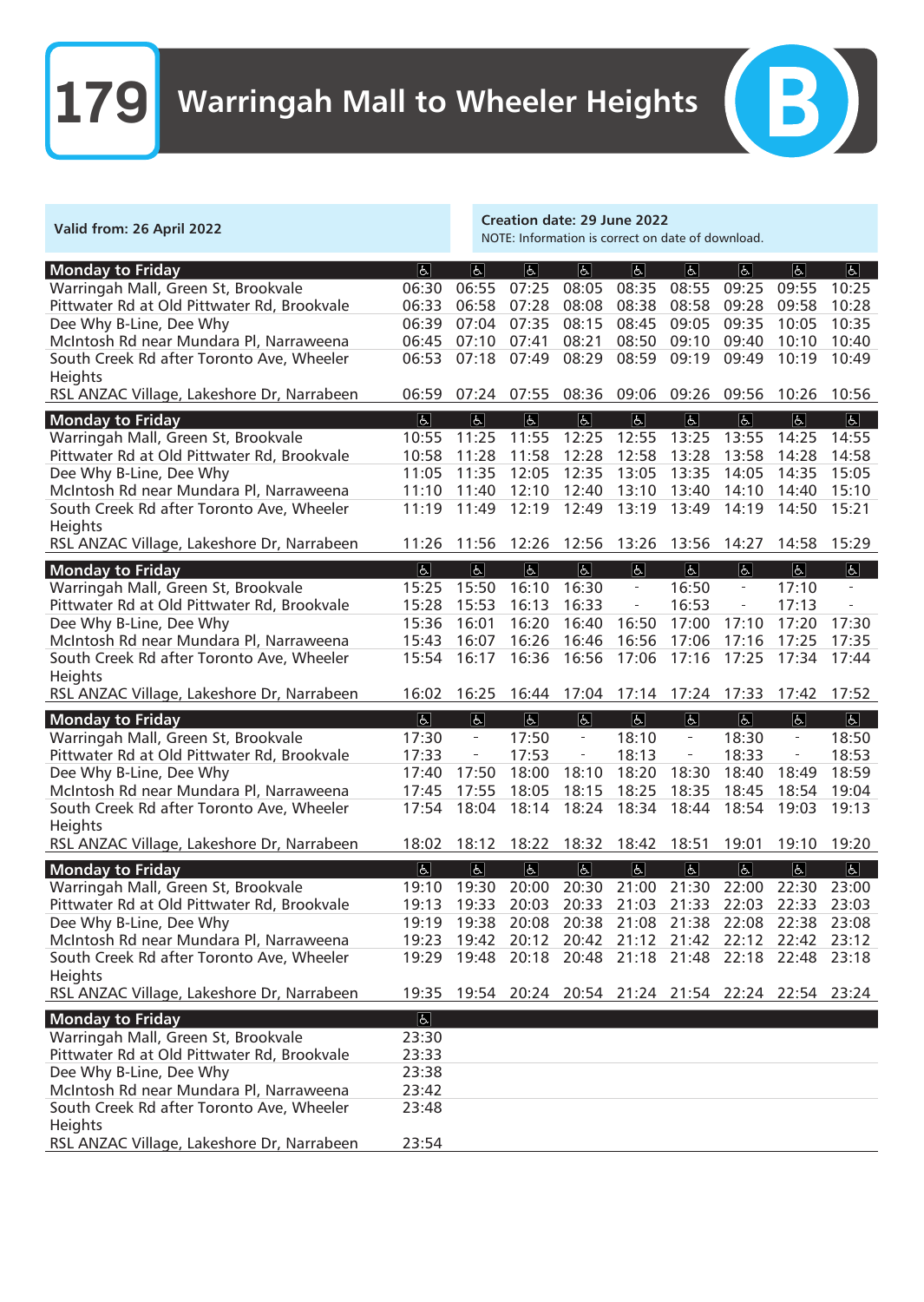B)

| Saturday                                        | $\overline{d}$                | $\vert \mathbf{P} \vert$ | $ \mathbf{F} $             | $\sigma$                | $ \mathbf{f} $            | $\mathfrak{F}$          | $ \mathbf{F} $                                        | a                       | E                       |
|-------------------------------------------------|-------------------------------|--------------------------|----------------------------|-------------------------|---------------------------|-------------------------|-------------------------------------------------------|-------------------------|-------------------------|
| Warringah Mall, Green St, Brookvale             | 06:30                         | 07:00                    | 07:30                      | 08:00                   | 08:25                     | 08:55                   | 09:25                                                 | 09:55                   | 10:25                   |
| Pittwater Rd at Old Pittwater Rd, Brookvale     | 06:33                         | 07:03                    | 07:33                      | 08:03                   | 08:28                     | 08:58                   | 09:28                                                 | 09:58                   | 10:28                   |
| Dee Why B-Line, Dee Why                         | 06:38                         | 07:08                    | 07:38                      | 08:08                   | 08:33                     | 09:03                   | 09:33                                                 | 10:04                   | 10:35                   |
| McIntosh Rd near Mundara Pl, Narraweena         | 06:42                         | 07:12                    | 07:42                      | 08:12                   | 08:38                     | 09:08                   | 09:38                                                 | 10:09                   | 10:40                   |
| South Creek Rd after Toronto Ave, Wheeler       | 06:48                         | 07:18                    | 07:51                      | 08:21                   | 08:47                     | 09:17                   | 09:47                                                 | 10:18                   | 10:49                   |
| Heights                                         |                               |                          |                            |                         |                           |                         |                                                       |                         |                         |
| RSL ANZAC Village, Lakeshore Dr, Narrabeen      |                               | 06:54 07:24 07:57        |                            | 08:27                   |                           | 08:54 09:24 09:54       |                                                       | 10:25                   | 10:56                   |
| Saturday                                        | $\overline{6}$                | $\overline{d}$           | $ \mathbf{t} $             | $\overline{d}$          | $ \mathbf{f} $            | $\overline{b}$          | $\boxed{d}$                                           | $\overline{\mathbb{P}}$ | $\overline{5}$          |
| Warringah Mall, Green St, Brookvale             | 10:55                         | 11:25                    | 11:55                      | 12:25                   | 12:55                     | 13:25                   | 13:55                                                 | 14:25                   | 14:55                   |
| Pittwater Rd at Old Pittwater Rd, Brookvale     | 10:58                         | 11:28                    | 11:58                      | 12:28                   | 12:58                     | 13:28                   | 13:58                                                 | 14:28                   | 14:58                   |
| Dee Why B-Line, Dee Why                         | 11:05                         | 11:35                    | 12:05                      | 12:35                   | 13:05                     | 13:35                   | 14:05                                                 | 14:35                   | 15:05                   |
| McIntosh Rd near Mundara Pl, Narraweena         | 11:10                         | 11:40                    | 12:10                      | 12:40                   | 13:10                     | 13:40                   | 14:10                                                 | 14:40                   | 15:10                   |
| South Creek Rd after Toronto Ave, Wheeler       | 11:19                         | 11:49                    | 12:19                      | 12:49                   | 13:19                     | 13:49                   | 14:19                                                 | 14:49                   | 15:19                   |
| Heights                                         |                               |                          |                            |                         |                           |                         |                                                       |                         |                         |
| RSL ANZAC Village, Lakeshore Dr, Narrabeen      | 11:26                         | 11:56                    | 12:26                      | 12:56                   | 13:26                     | 13:56                   | 14:26                                                 | 14:56                   | 15:26                   |
|                                                 |                               |                          |                            |                         | E                         |                         |                                                       |                         |                         |
| Saturday<br>Warringah Mall, Green St, Brookvale | $\boxed{\mathbf{F}}$<br>15:25 | E <br>15:55              | E <br>16:25                | E <br>16:55             | 17:25                     | E <br>17:55             | $\boxed{\mathbf{F}}$<br>18:25                         | E <br>18:55             | E <br>19:30             |
| Pittwater Rd at Old Pittwater Rd, Brookvale     | 15:28                         | 15:58                    | 16:28                      | 16:58                   | 17:28                     | 17:58                   | 18:28                                                 | 18:58                   | 19:33                   |
| Dee Why B-Line, Dee Why                         | 15:35                         | 16:05                    | 16:35                      | 17:05                   | 17:34                     | 18:03                   | 18:33                                                 | 19:03                   | 19:38                   |
| McIntosh Rd near Mundara Pl, Narraweena         | 15:40                         | 16:10                    | 16:40                      | 17:10                   | 17:39                     | 18:08                   | 18:38                                                 | 19:08                   | 19:42                   |
| South Creek Rd after Toronto Ave, Wheeler       | 15:49                         | 16:19                    | 16:49                      | 17:19                   | 17:48                     | 18:17                   | 18:47                                                 | 19:17                   | 19:48                   |
| Heights                                         |                               |                          |                            |                         |                           |                         |                                                       |                         |                         |
| RSL ANZAC Village, Lakeshore Dr, Narrabeen      | 15:56                         | 16:26                    | 16:56                      | 17:26                   | 17:54                     | 18:23                   | 18:53                                                 | 19:23                   | 19:54                   |
|                                                 |                               |                          |                            |                         |                           |                         |                                                       |                         |                         |
| Saturday                                        | $\overline{6}$                | $\overline{\mathbb{R}}$  | $\vert \overline{L} \vert$ | $\overline{d}$          | $\overline{ \mathbf{t} }$ | $\overline{b}$          | $\overline{ \mathbf{t} }$                             | $\overline{\mathbb{R}}$ |                         |
| Warringah Mall, Green St, Brookvale             | 20:00                         | 20:30                    | 21:00                      | 21:30                   | 22:00                     | 22:30                   | 23:00                                                 | 23:30                   |                         |
| Pittwater Rd at Old Pittwater Rd, Brookvale     | 20:03                         | 20:33                    | 21:03                      | 21:33                   | 22:03                     | 22:33                   | 23:03                                                 | 23:33                   |                         |
| Dee Why B-Line, Dee Why                         | 20:08                         | 20:38                    | 21:08                      | 21:38                   | 22:08                     | 22:38                   | 23:08                                                 | 23:38                   |                         |
| McIntosh Rd near Mundara Pl, Narraweena         | 20:12                         | 20:42                    | 21:12                      | 21:42                   | 22:12                     | 22:42                   | 23:12                                                 | 23:42                   |                         |
| South Creek Rd after Toronto Ave, Wheeler       | 20:18                         | 20:48                    | 21:18                      | 21:48                   | 22:18                     | 22:48                   | 23:18                                                 | 23:48                   |                         |
| Heights                                         |                               |                          |                            |                         |                           |                         |                                                       |                         |                         |
| RSL ANZAC Village, Lakeshore Dr, Narrabeen      | 20:24                         | 20:54                    |                            | 21:24 21:54 22:24       |                           |                         | 22:54 23:24                                           | 23:54                   |                         |
| <b>Sunday &amp; Public Holidays</b>             | E                             | $\boxed{d}$              | E                          | $\boxed{d}$             | $\overline{ \mathbf{h} }$ | $\overline{d}$          | $\overline{ \mathbf{b} }$                             | $\overline{d}$          | $\sigma$                |
| Warringah Mall, Green St, Brookvale             | 07:00                         | 07:30                    | 08:00                      | 08:30                   | 09:00                     | 09:25                   | 09:55                                                 | 10:25                   | 10:55                   |
| Pittwater Rd at Old Pittwater Rd, Brookvale     | 07:03                         | 07:33                    | 08:03                      | 08:33                   | 09:03                     | 09:28                   | 09:58                                                 | 10:28                   | 10:58                   |
| Dee Why B-Line, Dee Why                         | 07:08                         | 07:38                    | 08:08                      | 08:38                   | 09:08                     | 09:33                   | 10:04                                                 | 10:35                   | 11:05                   |
| McIntosh Rd near Mundara Pl, Narraweena         | 07:12                         | 07:42                    | 08:12                      | 08:43                   | 09:13                     | 09:38                   | 10:09                                                 | 10:40                   | 11:10                   |
| South Creek Rd after Toronto Ave, Wheeler       |                               |                          |                            |                         |                           |                         | 07:18 07:48 08:21 08:52 09:22 09:47 10:18 10:49 11:19 |                         |                         |
| Heights                                         |                               |                          |                            |                         |                           |                         |                                                       |                         |                         |
| RSL ANZAC Village, Lakeshore Dr, Narrabeen      |                               |                          | 07:24 07:54 08:27          |                         |                           | 08:59 09:29 09:54 10:25 |                                                       | 10:56                   | 11:26                   |
| <b>Sunday &amp; Public Holidays</b>             | $\boxed{\mathbf{f}}$          | $\overline{\mathbb{C}}$  | $\boxed{6}$                | $\overline{\mathbb{C}}$ | $\overline{ \mathbf{t} }$ | $\overline{\mathbb{C}}$ | $\overline{6}$                                        | $\overline{6}$          | $\overline{\mathbb{R}}$ |
| Warringah Mall, Green St, Brookvale             | 11:25                         | 11:55                    | 12:25                      | 12:55                   | 13:25                     | 13:55                   | 14:25                                                 | 14:55                   | 15:25                   |
| Pittwater Rd at Old Pittwater Rd, Brookvale     | 11:28                         | 11:58                    | 12:28                      | 12:58                   | 13:28                     | 13:58                   | 14:28                                                 | 14:58                   | 15:28                   |
| Dee Why B-Line, Dee Why                         | 11:35                         | 12:05                    | 12:35                      | 13:05                   | 13:35                     | 14:05                   | 14:35                                                 | 15:05                   | 15:35                   |
| McIntosh Rd near Mundara Pl, Narraweena         | 11:40                         | 12:10                    | 12:40                      | 13:10                   | 13:40                     | 14:10                   | 14:40                                                 | 15:10                   | 15:40                   |
| South Creek Rd after Toronto Ave, Wheeler       | 11:49                         | 12:19                    | 12:49                      | 13:19                   | 13:49                     | 14:19                   | 14:49                                                 | 15:19                   | 15:49                   |
| Heights                                         |                               |                          |                            |                         |                           |                         |                                                       |                         |                         |
| RSL ANZAC Village, Lakeshore Dr, Narrabeen      | 11:56                         | 12:26 12:56              |                            | 13:26 13:56 14:26       |                           |                         | 14:56 15:26 15:56                                     |                         |                         |
| <b>Sunday &amp; Public Holidays</b>             | $\boxed{6}$                   | $\overline{P}$           | $\boxed{d}$                | $\overline{f}$          | $\boxed{d}$               | $\overline{\mathbb{P}}$ | $\boxed{d}$                                           | $\overline{6}$          | $\boxed{P}$             |
| Warringah Mall, Green St, Brookvale             | 15:55                         | 16:25                    | 16:55                      | 17:25                   | 17:55                     | 18:25                   | 18:55                                                 | 19:30                   | 20:00                   |
| Pittwater Rd at Old Pittwater Rd, Brookvale     | 15:58                         | 16:28                    | 16:58                      | 17:28                   | 17:58                     | 18:28                   | 18:58                                                 | 19:33                   | 20:03                   |
| Dee Why B-Line, Dee Why                         | 16:05                         | 16:35                    | 17:05                      | 17:34                   | 18:03                     | 18:33                   | 19:03                                                 | 19:38                   | 20:08                   |
| McIntosh Rd near Mundara Pl, Narraweena         | 16:10                         | 16:40                    | 17:10                      | 17:39                   | 18:08                     | 18:38                   | 19:08                                                 | 19:42                   | 20:12                   |
| South Creek Rd after Toronto Ave, Wheeler       | 16:19                         | 16:49                    | 17:19                      | 17:48                   | 18:17                     | 18:47                   | 19:17                                                 | 19:48                   | 20:18                   |
| Heights                                         |                               |                          |                            |                         |                           |                         |                                                       |                         |                         |
| RSL ANZAC Village, Lakeshore Dr, Narrabeen      | 16:26                         |                          |                            |                         |                           |                         | 16:56 17:26 17:54 18:23 18:53 19:23 19:54 20:24       |                         |                         |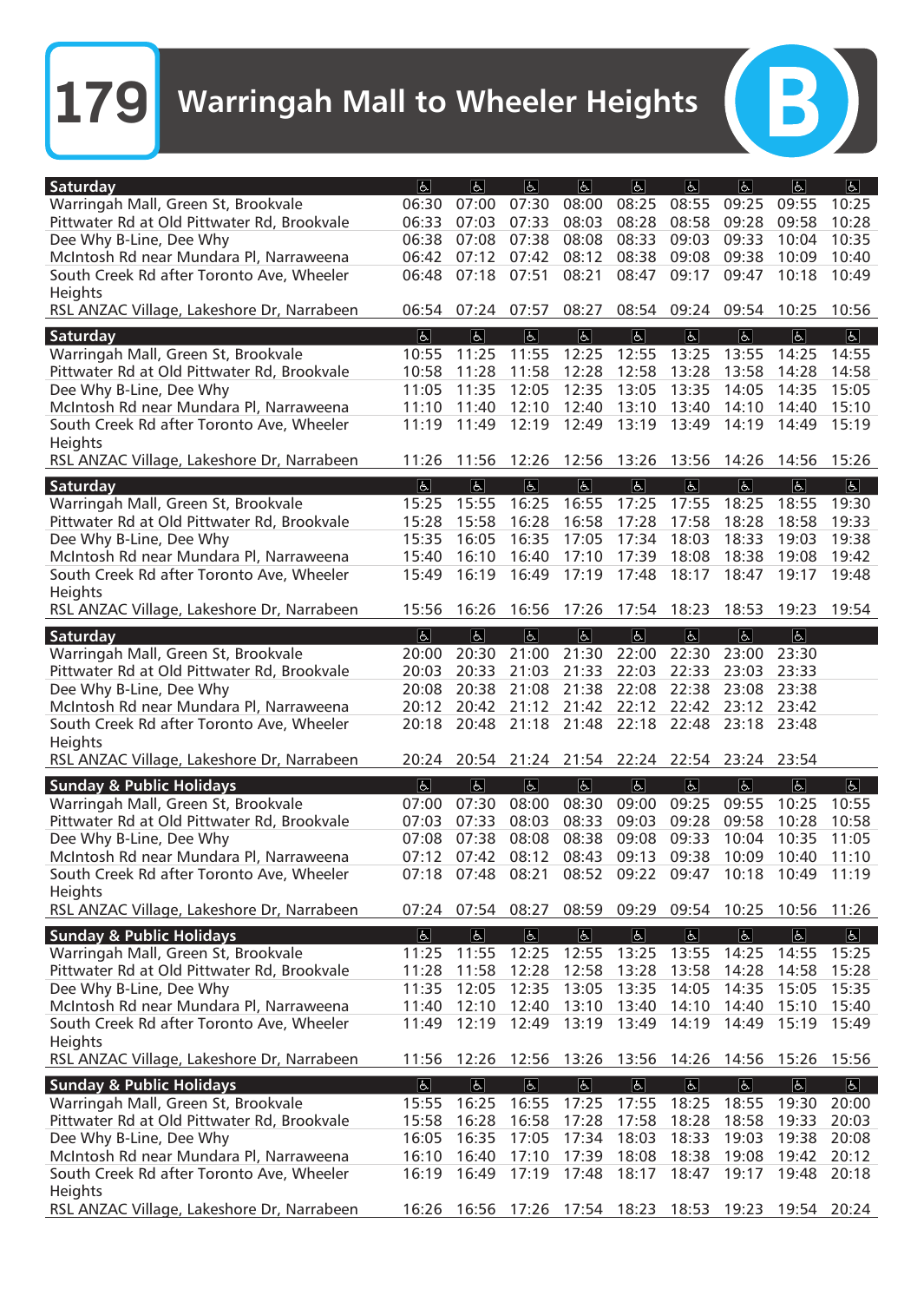**179** Warringah Mall to Wheeler Heights



| <b>Sunday &amp; Public Holidays</b>                         | နှု | e | e | e                                         | $ \mathbf{f} $ | ୍ବ | ა |
|-------------------------------------------------------------|-----|---|---|-------------------------------------------|----------------|----|---|
| Warringah Mall, Green St, Brookvale                         |     |   |   | 20:30 21:00 21:30 22:00 22:30 23:00 23:30 |                |    |   |
| Pittwater Rd at Old Pittwater Rd, Brookvale                 |     |   |   | 20:33 21:03 21:33 22:03 22:33 23:03 23:33 |                |    |   |
| Dee Why B-Line, Dee Why                                     |     |   |   | 20:38 21:08 21:38 22:08 22:38 23:08 23:38 |                |    |   |
| McIntosh Rd near Mundara Pl, Narraweena                     |     |   |   | 20:42 21:12 21:42 22:12 22:42 23:12 23:42 |                |    |   |
| South Creek Rd after Toronto Ave, Wheeler<br><b>Heights</b> |     |   |   | 20:48 21:18 21:48 22:18 22:48 23:18 23:48 |                |    |   |
| RSL ANZAC Village, Lakeshore Dr, Narrabeen                  |     |   |   | 20:54 21:24 21:54 22:24 22:54 23:24 23:54 |                |    |   |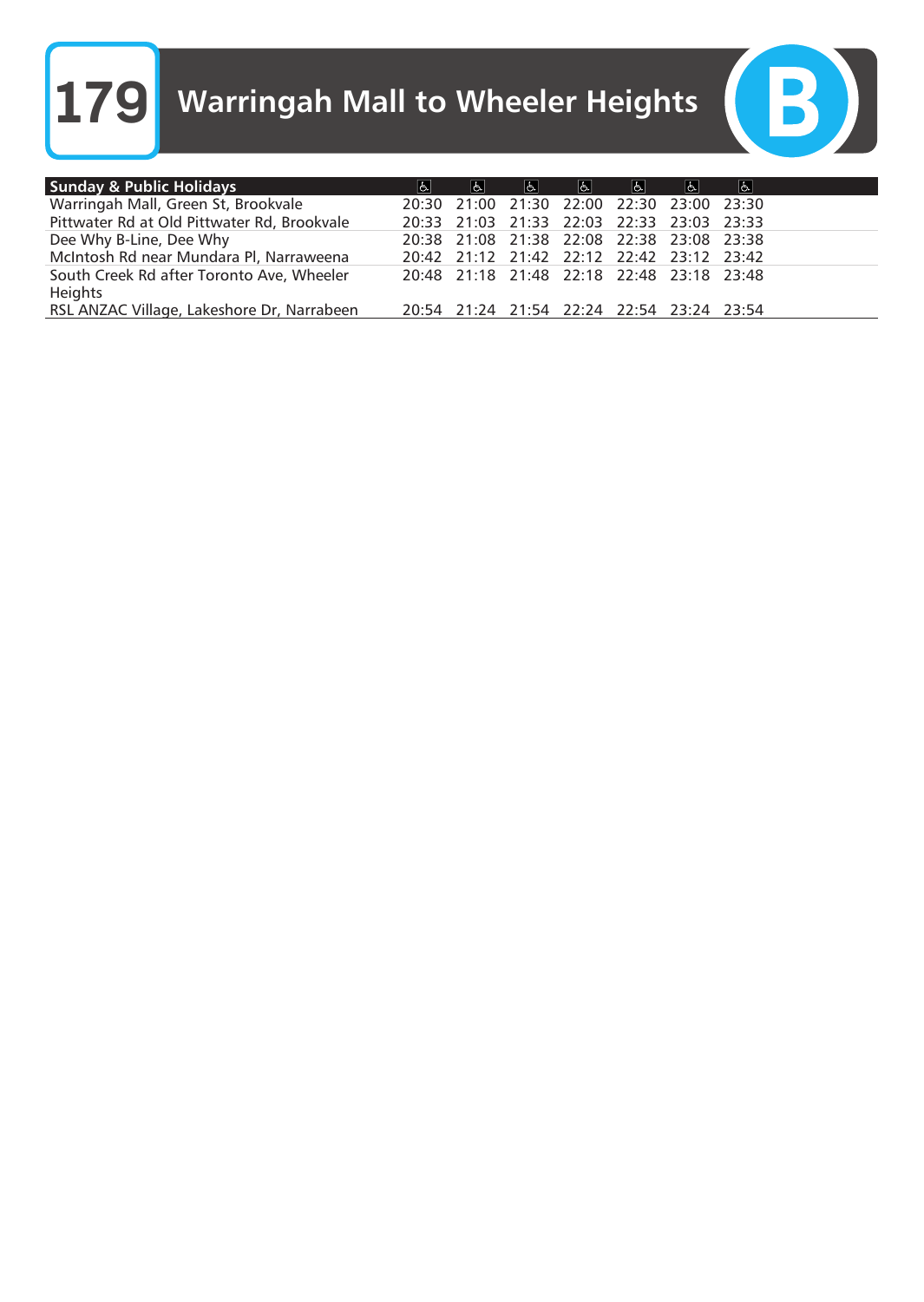$(B)$ 

| <b>Monday to Friday</b>                      | E                         | E              | $ \mathbf{F} $       | $\mathfrak{F}$                      | $\overline{6}$            | a              | $ \mathbf{f} $    | E              | $\overline{5}$ |
|----------------------------------------------|---------------------------|----------------|----------------------|-------------------------------------|---------------------------|----------------|-------------------|----------------|----------------|
|                                              |                           |                | 06:44                |                                     |                           |                |                   |                |                |
| RSL ANZAC Village, Lakeshore Dr, Narrabeen   | 06:10                     | 06:27          |                      | 06:54                               | 07:02                     | 07:12          | 07:22             | 07:31          | 07:41          |
| South Creek Rd opp Toronto Ave, Wheeler      | 06:14                     | 06:32          | 06:50                | 07:00                               | 07:08                     | 07:18          | 07:28             | 07:38          | 07:48          |
| Heights                                      |                           |                |                      |                                     |                           |                |                   |                |                |
| Alfred St at Alamein Ave, Narraweena         | 06:21                     | 06:40          | 06:59                | 07:09                               | 07:17                     | 07:27          | 07:37             | 07:47          | 07:57          |
| Dee Why Shops, Pittwater Rd, Dee Why         | 06:27                     | 06:47          | 07:06                | 07:16                               | 07:24                     | 07:34          | 07:44             | 07:54          | 08:04          |
| Pittwater Rd after Chard Rd, Brookvale       | 06:32                     | 06:52          | 07:12                | ÷,                                  | 07:31                     | $\blacksquare$ | 07:51             |                | 08:11          |
| Warringah Mall, Green St, Brookvale          | 06:35                     | 06:55          | 07:15                | $\overline{\phantom{a}}$            | 07:35                     |                | 07:55             |                | 08:15          |
|                                              |                           |                |                      |                                     |                           |                |                   |                |                |
| <b>Monday to Friday</b>                      | $\vert$                   | $\overline{d}$ | E                    | $\overline{d}$                      | $\overline{5}$            | $\overline{5}$ | $ \overline{f}$   | $\overline{d}$ | $\overline{5}$ |
| <b>Service Information</b>                   | A                         |                |                      |                                     |                           |                |                   |                |                |
| RSL ANZAC Village, Lakeshore Dr, Narrabeen   | 07:51                     | 08:01          | 08:21                | 08:42                               | 09:11                     | 09:38          | 10:09             | 10:39          | 11:09          |
| South Creek Rd opp Toronto Ave, Wheeler      | 07:58                     | 08:08          | 08:28                | 08:48                               | 09:17                     | 09:44          | 10:15             | 10:45          | 11:15          |
| Heights                                      |                           |                |                      |                                     |                           |                |                   |                |                |
| Alfred St at Alamein Ave, Narraweena         | 08:07                     | 08:17          | 08:37                | 08:57                               | 09:24                     | 09:51          | 10:22             | 10:52          | 11:22          |
| Dee Why Shops, Pittwater Rd, Dee Why         | 08:14                     | 08:24          | 08:44                | 09:04                               | 09:31                     | 09:57          | 10:27             | 10:57          | 11:27          |
| Pittwater Rd after Chard Rd, Brookvale       |                           | 08:31          | 08:51                | 09:11                               | 09:38                     | 10:04          | 10:34             | 11:04          | 11:34          |
| Warringah Mall, Green St, Brookvale          | $\sim$                    | 08:35          | 08:55                | 09:15                               | 09:42                     | 10:08          | 10:38             | 11:08          | 11:38          |
|                                              | 08:19                     |                |                      |                                     |                           |                |                   |                |                |
| St Luke's Grammar School, Headland Rd, North |                           |                |                      |                                     |                           |                |                   |                |                |
| Curl Curl                                    |                           |                |                      |                                     |                           |                |                   |                |                |
| <b>Monday to Friday</b>                      | E                         | $\boxed{d}$    | E                    | $\overline{a}$                      | $\overline{ \mathbf{t} }$ | <sub>6</sub>   | ર્હ $\parallel$   | હ્ન $\mid$     | $\boxed{d}$    |
| RSL ANZAC Village, Lakeshore Dr, Narrabeen   | 11:39                     | 12:09          | 12:39                | 13:09                               | 13:39                     | 14:09          | 14:39             | 15:08          | 15:38          |
| South Creek Rd opp Toronto Ave, Wheeler      | 11:45                     | 12:15          | 12:45                | 13:15                               | 13:45                     | 14:15          | 14:45             | 15:14          | 15:44          |
| Heights                                      |                           |                |                      |                                     |                           |                |                   |                |                |
| Alfred St at Alamein Ave, Narraweena         | 11:52                     | 12:22          | 12:52                | 13:22                               | 13:52                     | 14:22          | 14:52             | 15:24          | 15:51          |
|                                              |                           |                |                      |                                     |                           | 14:27          |                   |                |                |
| Dee Why Shops, Pittwater Rd, Dee Why         | 11:57                     | 12:27          | 12:57                | 13:27                               | 13:57                     |                | 14:57             | 15:29          | 15:56          |
| Pittwater Rd after Chard Rd, Brookvale       | 12:04                     | 12:34          | 13:04                | 13:34                               | 14:04                     | 14:34          | 15:04             | 15:36          | 16:03          |
| Warringah Mall, Green St, Brookvale          | 12:08                     | 12:38          | 13:08                | 13:38                               | 14:08                     | 14:38          | 15:08             | 15:40          | 16:07          |
| <b>Monday to Friday</b>                      | E                         | E              | $ \mathbf{f} $       | $\overline{a}$                      | $ \mathbf{P} $            | E              | $ \mathbf{F} $    | a              | E              |
| RSL ANZAC Village, Lakeshore Dr, Narrabeen   | 16:08                     | 16:38          | 17:08                | 17:36                               | 18:06                     | 18:36          | 19:06             | 19:36          | 20:06          |
| South Creek Rd opp Toronto Ave, Wheeler      | 16:14                     | 16:44          | 17:14                | 17:41                               | 18:11                     | 18:41          | 19:11             | 19:41          | 20:10          |
| Heights                                      |                           |                |                      |                                     |                           |                |                   |                |                |
| Alfred St at Alamein Ave, Narraweena         | 16:21                     | 16:51          | 17:21                | 17:48                               | 18:18                     | 18:48          | 19:18             | 19:48          | 20:15          |
|                                              |                           |                |                      |                                     |                           |                |                   |                |                |
| Dee Why Shops, Pittwater Rd, Dee Why         | 16:26                     | 16:56          | 17:26                | 17:53                               | 18:23                     | 18:52          | 19:22             | 19:52          | 20:19          |
| Pittwater Rd after Chard Rd, Brookvale       | 16:33                     | 17:03          | 17:32                | 17:59                               | 18:29                     | 18:57          | 19:27             | 19:57          | 20:24          |
| Warringah Mall, Green St, Brookvale          | 16:37                     | 17:07          | 17:36                | 18:03                               | 18:33                     | 19:01          | 19:31             | 20:01          | 20:27          |
| <b>Monday to Friday</b>                      | $\overline{ \mathbf{t} }$ | $\overline{d}$ | $\overline{5}$       | $\overline{\mathfrak{b}}$           | $\overline{5}$            | $\overline{d}$ |                   |                |                |
| RSL ANZAC Village, Lakeshore Dr, Narrabeen   | 20:34                     | 21:04          | 21:34                | 22:04                               | 22:34                     | 23:04          |                   |                |                |
| South Creek Rd opp Toronto Ave, Wheeler      |                           |                |                      | 20:38 21:08 21:38 22:08 22:38 23:08 |                           |                |                   |                |                |
| Heights                                      |                           |                |                      |                                     |                           |                |                   |                |                |
|                                              |                           |                |                      |                                     |                           |                |                   |                |                |
| Alfred St at Alamein Ave, Narraweena         | 20:43                     | 21:13          | 21:43                | 22:13                               | 22:43                     | 23:13          |                   |                |                |
| Dee Why Shops, Pittwater Rd, Dee Why         | 20:47                     | 21:17          | 21:47                | 22:17                               | 22:47                     | 23:17          |                   |                |                |
| Pittwater Rd after Chard Rd, Brookvale       | 20:52                     | 21:22          | 21:52                | 22:22                               | 22:52                     | 23:22          |                   |                |                |
| Warringah Mall, Green St, Brookvale          | 20:55                     |                | 21:25 21:55          | 22:25                               | 22:55                     | 23:25          |                   |                |                |
| Saturday                                     | $\overline{d}$            | $\overline{6}$ | $\boxed{\mathbf{P}}$ | $\overline{6}$                      | $\boxed{d}$               | $\overline{P}$ | $\boxed{P}$       | $\overline{6}$ | $\boxed{d}$    |
| RSL ANZAC Village, Lakeshore Dr, Narrabeen   | 06:04                     | 06:34          | 07:04                | 07:41                               | 08:10                     | 08:40          | 09:10             | 09:40          | 10:09          |
| South Creek Rd opp Toronto Ave, Wheeler      | 06:08                     | 06:38          | 07:08                | 07:47                               | 08:16                     | 08:46          | 09:16             | 09:46          | 10:15          |
|                                              |                           |                |                      |                                     |                           |                |                   |                |                |
| Heights                                      |                           |                |                      |                                     |                           |                |                   |                |                |
| Alfred St at Alamein Ave, Narraweena         | 06:13                     | 06:43          | 07:13                | 07:54                               | 08:23                     | 08:53          | 09:23             | 09:53          | 10:22          |
| Dee Why Shops, Pittwater Rd, Dee Why         | 06:17                     | 06:47          | 07:17                | 07:58                               | 08:28                     | 08:58          | 09:28             | 09:58          | 10:27          |
| Pittwater Rd after Chard Rd, Brookvale       | 06:22                     | 06:52          | 07:22                | 08:04                               | 08:34                     | 09:04          | 09:34             | 10:04          | 10:34          |
| Warringah Mall, Green St, Brookvale          | 06:25                     |                | 06:55 07:25          | 08:08                               | 08:38                     |                | 09:08 09:38 10:08 |                | 10:38          |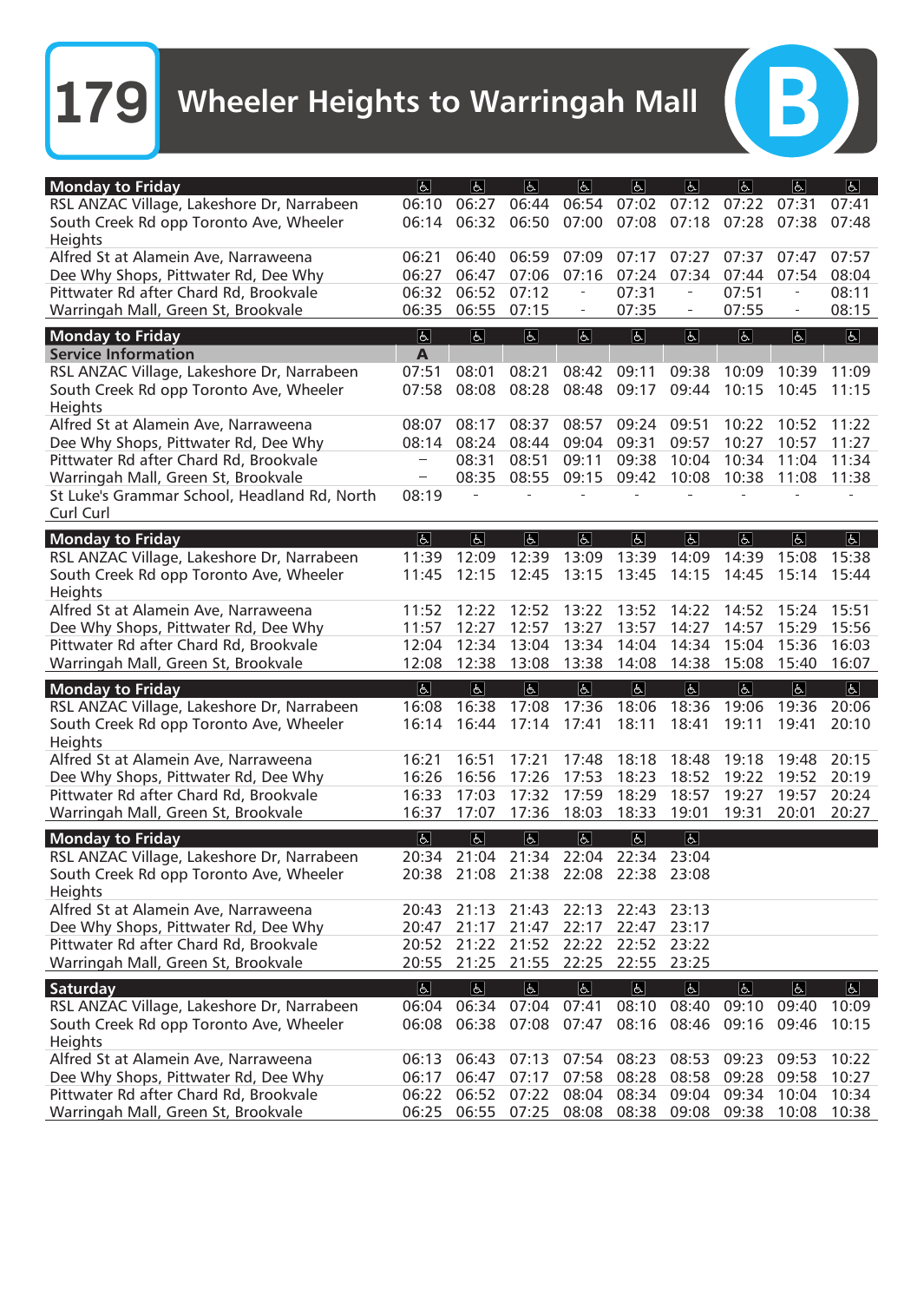| 11:09<br>11:39<br>12:39<br>13:09<br>RSL ANZAC Village, Lakeshore Dr, Narrabeen<br>10:39<br>12:09<br>13:39<br>14:09<br>14:39<br>South Creek Rd opp Toronto Ave, Wheeler<br>11:45<br>12:15<br>10:45<br>11:15<br>12:45<br>13:15<br>13:45<br>14:45<br>14:15<br>Heights<br>Alfred St at Alamein Ave, Narraweena<br>10:52<br>11:22<br>11:52<br>12:22<br>12:52<br>13:22<br>13:52<br>14:52<br>14:22<br>11:27<br>11:57<br>12:27<br>12:57<br>13:27<br>Dee Why Shops, Pittwater Rd, Dee Why<br>10:57<br>13:57<br>14:27<br>14:57<br>Pittwater Rd after Chard Rd, Brookvale<br>11:34<br>12:04<br>12:34<br>13:34<br>15:04<br>11:04<br>13:04<br>14:04<br>14:34<br>Warringah Mall, Green St, Brookvale<br>11:08<br>11:38<br>12:08<br>12:38<br>13:08<br>13:38<br>14:08<br>14:38<br>15:08<br>$\vert \overline{d} \vert$<br>$\overline{d}$<br>$\vert$<br>$\overline{d}$<br>$\overline{ \mathbf{t} }$<br>$\overline{6}$<br>$\overline{5}$<br>$\overline{6}$<br>$\overline{5}$<br>Saturday<br>15:39<br>16:39<br>16:09<br>17:10<br>17:42<br>18:04<br>18:34<br>RSL ANZAC Village, Lakeshore Dr, Narrabeen<br>15:09<br>19:04<br>15:45<br>16:15<br>16:45<br>17:16<br>17:47<br>South Creek Rd opp Toronto Ave, Wheeler<br>15:15<br>18:09<br>18:38<br>19:08<br>Heights<br>Alfred St at Alamein Ave, Narraweena<br>15:22<br>15:52<br>16:22<br>16:52<br>17:23<br>17:53<br>18:15<br>19:13<br>18:43<br>16:27<br>17:28<br>Dee Why Shops, Pittwater Rd, Dee Why<br>15:27<br>15:57<br>16:57<br>17:58<br>18:20<br>18:47<br>19:17<br>Pittwater Rd after Chard Rd, Brookvale<br>16:04<br>16:34<br>17:04<br>17:34<br>18:04<br>18:26<br>19:22<br>15:34<br>18:52<br>Warringah Mall, Green St, Brookvale<br>15:38<br>16:08<br>16:38<br>17:08<br>17:38<br>18:08<br>18:30<br>18:55<br>19:25<br> E <br> E <br> E <br> E <br> E <br> E <br> E <br> E <br>Saturday<br>20:04<br>20:34<br>21:04<br>21:34<br>22:04<br>RSL ANZAC Village, Lakeshore Dr, Narrabeen<br>19:34<br>22:34<br>23:04<br>21:08<br>South Creek Rd opp Toronto Ave, Wheeler<br>19:38<br>20:08<br>20:38<br>21:38<br>22:08<br>22:38<br>23:08<br>Heights<br>Alfred St at Alamein Ave, Narraweena<br>20:13<br>20:43<br>21:13<br>21:43<br>22:13<br>22:43<br>23:13<br>19:43<br>22:17<br>Dee Why Shops, Pittwater Rd, Dee Why<br>20:17<br>20:47<br>21:17<br>21:47<br>22:47<br>23:17<br>19:47<br>Pittwater Rd after Chard Rd, Brookvale<br>20:22<br>20:52<br>21:22<br>21:52<br>22:22<br>22:52<br>23:22<br>19:52<br>Warringah Mall, Green St, Brookvale<br>20:25<br>20:55<br>21:25<br>21:55<br>22:25<br>22:55<br>23:25<br>19:55<br>$\vert$<br>$\overline{d}$<br>$\vert \overline{d} \vert$<br>$\overline{d}$<br>$\vert \overline{d} \vert$<br>$\overline{b}$<br>$\vert \mathbf{F} \vert$<br>$\overline{d}$<br>$\boxed{6}$<br><b>Sunday &amp; Public Holidays</b><br>08:39<br>RSL ANZAC Village, Lakeshore Dr, Narrabeen<br>07:04<br>07:34<br>07:57<br>09:10<br>09:39<br>10:09<br>06:34<br>10:39<br>07:08<br>07:38<br>08:02<br>08:45<br>09:45<br>South Creek Rd opp Toronto Ave, Wheeler<br>06:38<br>09:16<br>10:15<br>10:45<br>Heights<br>Alfred St at Alamein Ave, Narraweena<br>08:10<br>09:23<br>10:22<br>10:52<br>06:43<br>07:13<br>07:43<br>08:53<br>09:52<br>08:15<br>08:58<br>09:28<br>09:57<br>10:27<br>10:57<br>Dee Why Shops, Pittwater Rd, Dee Why<br>06:47<br>07:17<br>07:47<br>Pittwater Rd after Chard Rd, Brookvale<br>06:52<br>07:22<br>07:52<br>08:21<br>09:04<br>09:34<br>10:04<br>10:34<br>11:04<br>07:55<br>Warringah Mall, Green St, Brookvale<br>06:55<br>07:25<br>08:25<br>09:08<br>09:38<br>10:08<br>10:38<br>11:08<br>  <b>b</b>  <br>$\vert \mathbf{F} \vert$<br>$\overline{d}$<br>$\overline{5}$<br> E <br> E <br>$\overline{d}$<br>$ \mathbf{F} $<br>$\boxed{6}$<br><b>Sunday &amp; Public Holidays</b><br>RSL ANZAC Village, Lakeshore Dr, Narrabeen<br>11:39<br>12:39<br>13:09<br>13:39<br>11:09<br>12:09<br>14:09<br>14:39<br>15:09<br>12:15<br>South Creek Rd opp Toronto Ave, Wheeler<br>11:15<br>11:45<br>12:45<br>13:15<br>13:45<br>14:15<br>14:45<br>15:15<br>Heights<br>Alfred St at Alamein Ave, Narraweena<br>11:22<br>11:52<br>12:22<br>12:52<br>13:52<br>14:22<br>14:52<br>15:22<br>13:22<br>Dee Why Shops, Pittwater Rd, Dee Why<br>12:27<br>12:57<br>13:27<br>13:57<br>14:27<br>14:57<br>15:27<br>11:27<br>11:57<br>Pittwater Rd after Chard Rd, Brookvale<br>11:34<br>12:04<br>12:34<br>13:04<br>13:34<br>14:04<br>14:34<br>15:04<br>15:34<br>12:38<br>Warringah Mall, Green St, Brookvale<br>11:38<br>12:08<br>13:08<br>13:38<br>14:08<br>14:38<br>15:08<br>15:38<br>$\overline{d}$<br>$\overline{\mathbb{P}}$<br> E <br>$\boxed{6}$<br>$\vert$<br> E <br>$\overline{\mathbb{R}}$<br>$\overline{ \mathbf{f}  }$<br><b>Sunday &amp; Public Holidays</b><br>$\boxed{6}$<br>RSL ANZAC Village, Lakeshore Dr, Narrabeen<br>15:39<br>16:09<br>16:39<br>17:11<br>17:42<br>18:04<br>18:34<br>19:04<br>19:34<br>South Creek Rd opp Toronto Ave, Wheeler<br>15:45<br>16:15<br>16:45<br>17:17<br>17:48<br>18:10<br>18:38<br>19:38<br>19:08<br>Heights<br>Alfred St at Alamein Ave, Narraweena<br>16:52<br>19:43<br>15:52<br>16:22<br>17:24<br>17:54<br>18:16<br>18:43<br>19:13<br>Dee Why Shops, Pittwater Rd, Dee Why<br>15:57<br>16:27<br>16:57<br>17:29<br>17:59<br>18:21<br>18:47<br>19:17<br>19:47<br>Pittwater Rd after Chard Rd, Brookvale<br>16:04<br>16:34<br>17:04<br>17:35<br>18:05<br>18:27<br>18:52<br>19:22<br>19:52<br>Warringah Mall, Green St, Brookvale<br>16:08<br>16:38<br>17:08<br>17:38<br>18:08<br>18:30<br>18:55<br>19:25<br>19:55<br>$\overline{6}$<br>$\overline{6}$<br>$\overline{P}$<br>$\overline{f}$<br>$\boxed{\mathbf{r}}$<br>$\boxed{d}$<br>$\overline{P}$<br><b>Sunday &amp; Public Holidays</b><br>RSL ANZAC Village, Lakeshore Dr, Narrabeen<br>20:34 21:04 21:34 22:04 22:34<br>23:04<br>20:04<br>South Creek Rd opp Toronto Ave, Wheeler<br>20:38 21:08<br>21:38 22:08<br>20:08<br>22:38 23:08<br>Heights<br>Alfred St at Alamein Ave, Narraweena<br>20:13<br>20:43<br>21:13<br>21:43<br>22:13<br>22:43<br>23:13<br>Dee Why Shops, Pittwater Rd, Dee Why<br>21:17<br>22:17<br>22:47<br>23:17<br>20:17<br>20:47<br>21:47<br>Pittwater Rd after Chard Rd, Brookvale<br>22:52<br>20:22<br>20:52<br>21:22<br>21:52<br>22:22<br>23:22<br>20:25<br>20:55 21:25 21:55 22:25 | Saturday                            | $ \mathbf{f} $ | $\overline{a}$ | E | E | $\mathbf{F}$ | $\mathfrak{F}$ | $\overline{d}$ | $\mathfrak{F}$ | E |
|---------------------------------------------------------------------------------------------------------------------------------------------------------------------------------------------------------------------------------------------------------------------------------------------------------------------------------------------------------------------------------------------------------------------------------------------------------------------------------------------------------------------------------------------------------------------------------------------------------------------------------------------------------------------------------------------------------------------------------------------------------------------------------------------------------------------------------------------------------------------------------------------------------------------------------------------------------------------------------------------------------------------------------------------------------------------------------------------------------------------------------------------------------------------------------------------------------------------------------------------------------------------------------------------------------------------------------------------------------------------------------------------------------------------------------------------------------------------------------------------------------------------------------------------------------------------------------------------------------------------------------------------------------------------------------------------------------------------------------------------------------------------------------------------------------------------------------------------------------------------------------------------------------------------------------------------------------------------------------------------------------------------------------------------------------------------------------------------------------------------------------------------------------------------------------------------------------------------------------------------------------------------------------------------------------------------------------------------------------------------------------------------------------------------------------------------------------------------------------------------------------------------------------------------------------------------------------------------------------------------------------------------------------------------------------------------------------------------------------------------------------------------------------------------------------------------------------------------------------------------------------------------------------------------------------------------------------------------------------------------------------------------------------------------------------------------------------------------------------------------------------------------------------------------------------------------------------------------------------------------------------------------------------------------------------------------------------------------------------------------------------------------------------------------------------------------------------------------------------------------------------------------------------------------------------------------------------------------------------------------------------------------------------------------------------------------------------------------------------------------------------------------------------------------------------------------------------------------------------------------------------------------------------------------------------------------------------------------------------------------------------------------------------------------------------------------------------------------------------------------------------------------------------------------------------------------------------------------------------------------------------------------------------------------------------------------------------------------------------------------------------------------------------------------------------------------------------------------------------------------------------------------------------------------------------------------------------------------------------------------------------------------------------------------------------------------------------------------------------------------------------------------------------------------------------------------------------------------------------------------------------------------------------------------------------------------------------------------------------------------------------------------------------------------------------------------------------------------------------------------------------------------------------------------------------------------------------------------------------------------------------------------------------------------------------------------------------------------------------------------------------------------------------------------------------------------------------------------------------------------------------------------------------------------------------------------------------------------------------------------------------------------------------------------------------------------------------------------------------------------------------------------------------------------------------------------------------------------------------------------------------------------------------------------------------------------------------------------------------------------------------------------------------------------------------------------------------------------------------------------------------------------------------------------------------------------------------------------------------------------------------|-------------------------------------|----------------|----------------|---|---|--------------|----------------|----------------|----------------|---|
|                                                                                                                                                                                                                                                                                                                                                                                                                                                                                                                                                                                                                                                                                                                                                                                                                                                                                                                                                                                                                                                                                                                                                                                                                                                                                                                                                                                                                                                                                                                                                                                                                                                                                                                                                                                                                                                                                                                                                                                                                                                                                                                                                                                                                                                                                                                                                                                                                                                                                                                                                                                                                                                                                                                                                                                                                                                                                                                                                                                                                                                                                                                                                                                                                                                                                                                                                                                                                                                                                                                                                                                                                                                                                                                                                                                                                                                                                                                                                                                                                                                                                                                                                                                                                                                                                                                                                                                                                                                                                                                                                                                                                                                                                                                                                                                                                                                                                                                                                                                                                                                                                                                                                                                                                                                                                                                                                                                                                                                                                                                                                                                                                                                                                                                                                                                                                                                                                                                                                                                                                                                                                                                                                                                                                                                         |                                     |                |                |   |   |              |                |                |                |   |
|                                                                                                                                                                                                                                                                                                                                                                                                                                                                                                                                                                                                                                                                                                                                                                                                                                                                                                                                                                                                                                                                                                                                                                                                                                                                                                                                                                                                                                                                                                                                                                                                                                                                                                                                                                                                                                                                                                                                                                                                                                                                                                                                                                                                                                                                                                                                                                                                                                                                                                                                                                                                                                                                                                                                                                                                                                                                                                                                                                                                                                                                                                                                                                                                                                                                                                                                                                                                                                                                                                                                                                                                                                                                                                                                                                                                                                                                                                                                                                                                                                                                                                                                                                                                                                                                                                                                                                                                                                                                                                                                                                                                                                                                                                                                                                                                                                                                                                                                                                                                                                                                                                                                                                                                                                                                                                                                                                                                                                                                                                                                                                                                                                                                                                                                                                                                                                                                                                                                                                                                                                                                                                                                                                                                                                                         |                                     |                |                |   |   |              |                |                |                |   |
|                                                                                                                                                                                                                                                                                                                                                                                                                                                                                                                                                                                                                                                                                                                                                                                                                                                                                                                                                                                                                                                                                                                                                                                                                                                                                                                                                                                                                                                                                                                                                                                                                                                                                                                                                                                                                                                                                                                                                                                                                                                                                                                                                                                                                                                                                                                                                                                                                                                                                                                                                                                                                                                                                                                                                                                                                                                                                                                                                                                                                                                                                                                                                                                                                                                                                                                                                                                                                                                                                                                                                                                                                                                                                                                                                                                                                                                                                                                                                                                                                                                                                                                                                                                                                                                                                                                                                                                                                                                                                                                                                                                                                                                                                                                                                                                                                                                                                                                                                                                                                                                                                                                                                                                                                                                                                                                                                                                                                                                                                                                                                                                                                                                                                                                                                                                                                                                                                                                                                                                                                                                                                                                                                                                                                                                         |                                     |                |                |   |   |              |                |                |                |   |
|                                                                                                                                                                                                                                                                                                                                                                                                                                                                                                                                                                                                                                                                                                                                                                                                                                                                                                                                                                                                                                                                                                                                                                                                                                                                                                                                                                                                                                                                                                                                                                                                                                                                                                                                                                                                                                                                                                                                                                                                                                                                                                                                                                                                                                                                                                                                                                                                                                                                                                                                                                                                                                                                                                                                                                                                                                                                                                                                                                                                                                                                                                                                                                                                                                                                                                                                                                                                                                                                                                                                                                                                                                                                                                                                                                                                                                                                                                                                                                                                                                                                                                                                                                                                                                                                                                                                                                                                                                                                                                                                                                                                                                                                                                                                                                                                                                                                                                                                                                                                                                                                                                                                                                                                                                                                                                                                                                                                                                                                                                                                                                                                                                                                                                                                                                                                                                                                                                                                                                                                                                                                                                                                                                                                                                                         |                                     |                |                |   |   |              |                |                |                |   |
|                                                                                                                                                                                                                                                                                                                                                                                                                                                                                                                                                                                                                                                                                                                                                                                                                                                                                                                                                                                                                                                                                                                                                                                                                                                                                                                                                                                                                                                                                                                                                                                                                                                                                                                                                                                                                                                                                                                                                                                                                                                                                                                                                                                                                                                                                                                                                                                                                                                                                                                                                                                                                                                                                                                                                                                                                                                                                                                                                                                                                                                                                                                                                                                                                                                                                                                                                                                                                                                                                                                                                                                                                                                                                                                                                                                                                                                                                                                                                                                                                                                                                                                                                                                                                                                                                                                                                                                                                                                                                                                                                                                                                                                                                                                                                                                                                                                                                                                                                                                                                                                                                                                                                                                                                                                                                                                                                                                                                                                                                                                                                                                                                                                                                                                                                                                                                                                                                                                                                                                                                                                                                                                                                                                                                                                         |                                     |                |                |   |   |              |                |                |                |   |
|                                                                                                                                                                                                                                                                                                                                                                                                                                                                                                                                                                                                                                                                                                                                                                                                                                                                                                                                                                                                                                                                                                                                                                                                                                                                                                                                                                                                                                                                                                                                                                                                                                                                                                                                                                                                                                                                                                                                                                                                                                                                                                                                                                                                                                                                                                                                                                                                                                                                                                                                                                                                                                                                                                                                                                                                                                                                                                                                                                                                                                                                                                                                                                                                                                                                                                                                                                                                                                                                                                                                                                                                                                                                                                                                                                                                                                                                                                                                                                                                                                                                                                                                                                                                                                                                                                                                                                                                                                                                                                                                                                                                                                                                                                                                                                                                                                                                                                                                                                                                                                                                                                                                                                                                                                                                                                                                                                                                                                                                                                                                                                                                                                                                                                                                                                                                                                                                                                                                                                                                                                                                                                                                                                                                                                                         |                                     |                |                |   |   |              |                |                |                |   |
|                                                                                                                                                                                                                                                                                                                                                                                                                                                                                                                                                                                                                                                                                                                                                                                                                                                                                                                                                                                                                                                                                                                                                                                                                                                                                                                                                                                                                                                                                                                                                                                                                                                                                                                                                                                                                                                                                                                                                                                                                                                                                                                                                                                                                                                                                                                                                                                                                                                                                                                                                                                                                                                                                                                                                                                                                                                                                                                                                                                                                                                                                                                                                                                                                                                                                                                                                                                                                                                                                                                                                                                                                                                                                                                                                                                                                                                                                                                                                                                                                                                                                                                                                                                                                                                                                                                                                                                                                                                                                                                                                                                                                                                                                                                                                                                                                                                                                                                                                                                                                                                                                                                                                                                                                                                                                                                                                                                                                                                                                                                                                                                                                                                                                                                                                                                                                                                                                                                                                                                                                                                                                                                                                                                                                                                         |                                     |                |                |   |   |              |                |                |                |   |
|                                                                                                                                                                                                                                                                                                                                                                                                                                                                                                                                                                                                                                                                                                                                                                                                                                                                                                                                                                                                                                                                                                                                                                                                                                                                                                                                                                                                                                                                                                                                                                                                                                                                                                                                                                                                                                                                                                                                                                                                                                                                                                                                                                                                                                                                                                                                                                                                                                                                                                                                                                                                                                                                                                                                                                                                                                                                                                                                                                                                                                                                                                                                                                                                                                                                                                                                                                                                                                                                                                                                                                                                                                                                                                                                                                                                                                                                                                                                                                                                                                                                                                                                                                                                                                                                                                                                                                                                                                                                                                                                                                                                                                                                                                                                                                                                                                                                                                                                                                                                                                                                                                                                                                                                                                                                                                                                                                                                                                                                                                                                                                                                                                                                                                                                                                                                                                                                                                                                                                                                                                                                                                                                                                                                                                                         |                                     |                |                |   |   |              |                |                |                |   |
|                                                                                                                                                                                                                                                                                                                                                                                                                                                                                                                                                                                                                                                                                                                                                                                                                                                                                                                                                                                                                                                                                                                                                                                                                                                                                                                                                                                                                                                                                                                                                                                                                                                                                                                                                                                                                                                                                                                                                                                                                                                                                                                                                                                                                                                                                                                                                                                                                                                                                                                                                                                                                                                                                                                                                                                                                                                                                                                                                                                                                                                                                                                                                                                                                                                                                                                                                                                                                                                                                                                                                                                                                                                                                                                                                                                                                                                                                                                                                                                                                                                                                                                                                                                                                                                                                                                                                                                                                                                                                                                                                                                                                                                                                                                                                                                                                                                                                                                                                                                                                                                                                                                                                                                                                                                                                                                                                                                                                                                                                                                                                                                                                                                                                                                                                                                                                                                                                                                                                                                                                                                                                                                                                                                                                                                         |                                     |                |                |   |   |              |                |                |                |   |
|                                                                                                                                                                                                                                                                                                                                                                                                                                                                                                                                                                                                                                                                                                                                                                                                                                                                                                                                                                                                                                                                                                                                                                                                                                                                                                                                                                                                                                                                                                                                                                                                                                                                                                                                                                                                                                                                                                                                                                                                                                                                                                                                                                                                                                                                                                                                                                                                                                                                                                                                                                                                                                                                                                                                                                                                                                                                                                                                                                                                                                                                                                                                                                                                                                                                                                                                                                                                                                                                                                                                                                                                                                                                                                                                                                                                                                                                                                                                                                                                                                                                                                                                                                                                                                                                                                                                                                                                                                                                                                                                                                                                                                                                                                                                                                                                                                                                                                                                                                                                                                                                                                                                                                                                                                                                                                                                                                                                                                                                                                                                                                                                                                                                                                                                                                                                                                                                                                                                                                                                                                                                                                                                                                                                                                                         |                                     |                |                |   |   |              |                |                |                |   |
|                                                                                                                                                                                                                                                                                                                                                                                                                                                                                                                                                                                                                                                                                                                                                                                                                                                                                                                                                                                                                                                                                                                                                                                                                                                                                                                                                                                                                                                                                                                                                                                                                                                                                                                                                                                                                                                                                                                                                                                                                                                                                                                                                                                                                                                                                                                                                                                                                                                                                                                                                                                                                                                                                                                                                                                                                                                                                                                                                                                                                                                                                                                                                                                                                                                                                                                                                                                                                                                                                                                                                                                                                                                                                                                                                                                                                                                                                                                                                                                                                                                                                                                                                                                                                                                                                                                                                                                                                                                                                                                                                                                                                                                                                                                                                                                                                                                                                                                                                                                                                                                                                                                                                                                                                                                                                                                                                                                                                                                                                                                                                                                                                                                                                                                                                                                                                                                                                                                                                                                                                                                                                                                                                                                                                                                         |                                     |                |                |   |   |              |                |                |                |   |
|                                                                                                                                                                                                                                                                                                                                                                                                                                                                                                                                                                                                                                                                                                                                                                                                                                                                                                                                                                                                                                                                                                                                                                                                                                                                                                                                                                                                                                                                                                                                                                                                                                                                                                                                                                                                                                                                                                                                                                                                                                                                                                                                                                                                                                                                                                                                                                                                                                                                                                                                                                                                                                                                                                                                                                                                                                                                                                                                                                                                                                                                                                                                                                                                                                                                                                                                                                                                                                                                                                                                                                                                                                                                                                                                                                                                                                                                                                                                                                                                                                                                                                                                                                                                                                                                                                                                                                                                                                                                                                                                                                                                                                                                                                                                                                                                                                                                                                                                                                                                                                                                                                                                                                                                                                                                                                                                                                                                                                                                                                                                                                                                                                                                                                                                                                                                                                                                                                                                                                                                                                                                                                                                                                                                                                                         |                                     |                |                |   |   |              |                |                |                |   |
|                                                                                                                                                                                                                                                                                                                                                                                                                                                                                                                                                                                                                                                                                                                                                                                                                                                                                                                                                                                                                                                                                                                                                                                                                                                                                                                                                                                                                                                                                                                                                                                                                                                                                                                                                                                                                                                                                                                                                                                                                                                                                                                                                                                                                                                                                                                                                                                                                                                                                                                                                                                                                                                                                                                                                                                                                                                                                                                                                                                                                                                                                                                                                                                                                                                                                                                                                                                                                                                                                                                                                                                                                                                                                                                                                                                                                                                                                                                                                                                                                                                                                                                                                                                                                                                                                                                                                                                                                                                                                                                                                                                                                                                                                                                                                                                                                                                                                                                                                                                                                                                                                                                                                                                                                                                                                                                                                                                                                                                                                                                                                                                                                                                                                                                                                                                                                                                                                                                                                                                                                                                                                                                                                                                                                                                         |                                     |                |                |   |   |              |                |                |                |   |
|                                                                                                                                                                                                                                                                                                                                                                                                                                                                                                                                                                                                                                                                                                                                                                                                                                                                                                                                                                                                                                                                                                                                                                                                                                                                                                                                                                                                                                                                                                                                                                                                                                                                                                                                                                                                                                                                                                                                                                                                                                                                                                                                                                                                                                                                                                                                                                                                                                                                                                                                                                                                                                                                                                                                                                                                                                                                                                                                                                                                                                                                                                                                                                                                                                                                                                                                                                                                                                                                                                                                                                                                                                                                                                                                                                                                                                                                                                                                                                                                                                                                                                                                                                                                                                                                                                                                                                                                                                                                                                                                                                                                                                                                                                                                                                                                                                                                                                                                                                                                                                                                                                                                                                                                                                                                                                                                                                                                                                                                                                                                                                                                                                                                                                                                                                                                                                                                                                                                                                                                                                                                                                                                                                                                                                                         |                                     |                |                |   |   |              |                |                |                |   |
|                                                                                                                                                                                                                                                                                                                                                                                                                                                                                                                                                                                                                                                                                                                                                                                                                                                                                                                                                                                                                                                                                                                                                                                                                                                                                                                                                                                                                                                                                                                                                                                                                                                                                                                                                                                                                                                                                                                                                                                                                                                                                                                                                                                                                                                                                                                                                                                                                                                                                                                                                                                                                                                                                                                                                                                                                                                                                                                                                                                                                                                                                                                                                                                                                                                                                                                                                                                                                                                                                                                                                                                                                                                                                                                                                                                                                                                                                                                                                                                                                                                                                                                                                                                                                                                                                                                                                                                                                                                                                                                                                                                                                                                                                                                                                                                                                                                                                                                                                                                                                                                                                                                                                                                                                                                                                                                                                                                                                                                                                                                                                                                                                                                                                                                                                                                                                                                                                                                                                                                                                                                                                                                                                                                                                                                         |                                     |                |                |   |   |              |                |                |                |   |
|                                                                                                                                                                                                                                                                                                                                                                                                                                                                                                                                                                                                                                                                                                                                                                                                                                                                                                                                                                                                                                                                                                                                                                                                                                                                                                                                                                                                                                                                                                                                                                                                                                                                                                                                                                                                                                                                                                                                                                                                                                                                                                                                                                                                                                                                                                                                                                                                                                                                                                                                                                                                                                                                                                                                                                                                                                                                                                                                                                                                                                                                                                                                                                                                                                                                                                                                                                                                                                                                                                                                                                                                                                                                                                                                                                                                                                                                                                                                                                                                                                                                                                                                                                                                                                                                                                                                                                                                                                                                                                                                                                                                                                                                                                                                                                                                                                                                                                                                                                                                                                                                                                                                                                                                                                                                                                                                                                                                                                                                                                                                                                                                                                                                                                                                                                                                                                                                                                                                                                                                                                                                                                                                                                                                                                                         |                                     |                |                |   |   |              |                |                |                |   |
|                                                                                                                                                                                                                                                                                                                                                                                                                                                                                                                                                                                                                                                                                                                                                                                                                                                                                                                                                                                                                                                                                                                                                                                                                                                                                                                                                                                                                                                                                                                                                                                                                                                                                                                                                                                                                                                                                                                                                                                                                                                                                                                                                                                                                                                                                                                                                                                                                                                                                                                                                                                                                                                                                                                                                                                                                                                                                                                                                                                                                                                                                                                                                                                                                                                                                                                                                                                                                                                                                                                                                                                                                                                                                                                                                                                                                                                                                                                                                                                                                                                                                                                                                                                                                                                                                                                                                                                                                                                                                                                                                                                                                                                                                                                                                                                                                                                                                                                                                                                                                                                                                                                                                                                                                                                                                                                                                                                                                                                                                                                                                                                                                                                                                                                                                                                                                                                                                                                                                                                                                                                                                                                                                                                                                                                         |                                     |                |                |   |   |              |                |                |                |   |
|                                                                                                                                                                                                                                                                                                                                                                                                                                                                                                                                                                                                                                                                                                                                                                                                                                                                                                                                                                                                                                                                                                                                                                                                                                                                                                                                                                                                                                                                                                                                                                                                                                                                                                                                                                                                                                                                                                                                                                                                                                                                                                                                                                                                                                                                                                                                                                                                                                                                                                                                                                                                                                                                                                                                                                                                                                                                                                                                                                                                                                                                                                                                                                                                                                                                                                                                                                                                                                                                                                                                                                                                                                                                                                                                                                                                                                                                                                                                                                                                                                                                                                                                                                                                                                                                                                                                                                                                                                                                                                                                                                                                                                                                                                                                                                                                                                                                                                                                                                                                                                                                                                                                                                                                                                                                                                                                                                                                                                                                                                                                                                                                                                                                                                                                                                                                                                                                                                                                                                                                                                                                                                                                                                                                                                                         |                                     |                |                |   |   |              |                |                |                |   |
|                                                                                                                                                                                                                                                                                                                                                                                                                                                                                                                                                                                                                                                                                                                                                                                                                                                                                                                                                                                                                                                                                                                                                                                                                                                                                                                                                                                                                                                                                                                                                                                                                                                                                                                                                                                                                                                                                                                                                                                                                                                                                                                                                                                                                                                                                                                                                                                                                                                                                                                                                                                                                                                                                                                                                                                                                                                                                                                                                                                                                                                                                                                                                                                                                                                                                                                                                                                                                                                                                                                                                                                                                                                                                                                                                                                                                                                                                                                                                                                                                                                                                                                                                                                                                                                                                                                                                                                                                                                                                                                                                                                                                                                                                                                                                                                                                                                                                                                                                                                                                                                                                                                                                                                                                                                                                                                                                                                                                                                                                                                                                                                                                                                                                                                                                                                                                                                                                                                                                                                                                                                                                                                                                                                                                                                         |                                     |                |                |   |   |              |                |                |                |   |
|                                                                                                                                                                                                                                                                                                                                                                                                                                                                                                                                                                                                                                                                                                                                                                                                                                                                                                                                                                                                                                                                                                                                                                                                                                                                                                                                                                                                                                                                                                                                                                                                                                                                                                                                                                                                                                                                                                                                                                                                                                                                                                                                                                                                                                                                                                                                                                                                                                                                                                                                                                                                                                                                                                                                                                                                                                                                                                                                                                                                                                                                                                                                                                                                                                                                                                                                                                                                                                                                                                                                                                                                                                                                                                                                                                                                                                                                                                                                                                                                                                                                                                                                                                                                                                                                                                                                                                                                                                                                                                                                                                                                                                                                                                                                                                                                                                                                                                                                                                                                                                                                                                                                                                                                                                                                                                                                                                                                                                                                                                                                                                                                                                                                                                                                                                                                                                                                                                                                                                                                                                                                                                                                                                                                                                                         |                                     |                |                |   |   |              |                |                |                |   |
|                                                                                                                                                                                                                                                                                                                                                                                                                                                                                                                                                                                                                                                                                                                                                                                                                                                                                                                                                                                                                                                                                                                                                                                                                                                                                                                                                                                                                                                                                                                                                                                                                                                                                                                                                                                                                                                                                                                                                                                                                                                                                                                                                                                                                                                                                                                                                                                                                                                                                                                                                                                                                                                                                                                                                                                                                                                                                                                                                                                                                                                                                                                                                                                                                                                                                                                                                                                                                                                                                                                                                                                                                                                                                                                                                                                                                                                                                                                                                                                                                                                                                                                                                                                                                                                                                                                                                                                                                                                                                                                                                                                                                                                                                                                                                                                                                                                                                                                                                                                                                                                                                                                                                                                                                                                                                                                                                                                                                                                                                                                                                                                                                                                                                                                                                                                                                                                                                                                                                                                                                                                                                                                                                                                                                                                         |                                     |                |                |   |   |              |                |                |                |   |
|                                                                                                                                                                                                                                                                                                                                                                                                                                                                                                                                                                                                                                                                                                                                                                                                                                                                                                                                                                                                                                                                                                                                                                                                                                                                                                                                                                                                                                                                                                                                                                                                                                                                                                                                                                                                                                                                                                                                                                                                                                                                                                                                                                                                                                                                                                                                                                                                                                                                                                                                                                                                                                                                                                                                                                                                                                                                                                                                                                                                                                                                                                                                                                                                                                                                                                                                                                                                                                                                                                                                                                                                                                                                                                                                                                                                                                                                                                                                                                                                                                                                                                                                                                                                                                                                                                                                                                                                                                                                                                                                                                                                                                                                                                                                                                                                                                                                                                                                                                                                                                                                                                                                                                                                                                                                                                                                                                                                                                                                                                                                                                                                                                                                                                                                                                                                                                                                                                                                                                                                                                                                                                                                                                                                                                                         |                                     |                |                |   |   |              |                |                |                |   |
|                                                                                                                                                                                                                                                                                                                                                                                                                                                                                                                                                                                                                                                                                                                                                                                                                                                                                                                                                                                                                                                                                                                                                                                                                                                                                                                                                                                                                                                                                                                                                                                                                                                                                                                                                                                                                                                                                                                                                                                                                                                                                                                                                                                                                                                                                                                                                                                                                                                                                                                                                                                                                                                                                                                                                                                                                                                                                                                                                                                                                                                                                                                                                                                                                                                                                                                                                                                                                                                                                                                                                                                                                                                                                                                                                                                                                                                                                                                                                                                                                                                                                                                                                                                                                                                                                                                                                                                                                                                                                                                                                                                                                                                                                                                                                                                                                                                                                                                                                                                                                                                                                                                                                                                                                                                                                                                                                                                                                                                                                                                                                                                                                                                                                                                                                                                                                                                                                                                                                                                                                                                                                                                                                                                                                                                         |                                     |                |                |   |   |              |                |                |                |   |
|                                                                                                                                                                                                                                                                                                                                                                                                                                                                                                                                                                                                                                                                                                                                                                                                                                                                                                                                                                                                                                                                                                                                                                                                                                                                                                                                                                                                                                                                                                                                                                                                                                                                                                                                                                                                                                                                                                                                                                                                                                                                                                                                                                                                                                                                                                                                                                                                                                                                                                                                                                                                                                                                                                                                                                                                                                                                                                                                                                                                                                                                                                                                                                                                                                                                                                                                                                                                                                                                                                                                                                                                                                                                                                                                                                                                                                                                                                                                                                                                                                                                                                                                                                                                                                                                                                                                                                                                                                                                                                                                                                                                                                                                                                                                                                                                                                                                                                                                                                                                                                                                                                                                                                                                                                                                                                                                                                                                                                                                                                                                                                                                                                                                                                                                                                                                                                                                                                                                                                                                                                                                                                                                                                                                                                                         |                                     |                |                |   |   |              |                |                |                |   |
|                                                                                                                                                                                                                                                                                                                                                                                                                                                                                                                                                                                                                                                                                                                                                                                                                                                                                                                                                                                                                                                                                                                                                                                                                                                                                                                                                                                                                                                                                                                                                                                                                                                                                                                                                                                                                                                                                                                                                                                                                                                                                                                                                                                                                                                                                                                                                                                                                                                                                                                                                                                                                                                                                                                                                                                                                                                                                                                                                                                                                                                                                                                                                                                                                                                                                                                                                                                                                                                                                                                                                                                                                                                                                                                                                                                                                                                                                                                                                                                                                                                                                                                                                                                                                                                                                                                                                                                                                                                                                                                                                                                                                                                                                                                                                                                                                                                                                                                                                                                                                                                                                                                                                                                                                                                                                                                                                                                                                                                                                                                                                                                                                                                                                                                                                                                                                                                                                                                                                                                                                                                                                                                                                                                                                                                         |                                     |                |                |   |   |              |                |                |                |   |
|                                                                                                                                                                                                                                                                                                                                                                                                                                                                                                                                                                                                                                                                                                                                                                                                                                                                                                                                                                                                                                                                                                                                                                                                                                                                                                                                                                                                                                                                                                                                                                                                                                                                                                                                                                                                                                                                                                                                                                                                                                                                                                                                                                                                                                                                                                                                                                                                                                                                                                                                                                                                                                                                                                                                                                                                                                                                                                                                                                                                                                                                                                                                                                                                                                                                                                                                                                                                                                                                                                                                                                                                                                                                                                                                                                                                                                                                                                                                                                                                                                                                                                                                                                                                                                                                                                                                                                                                                                                                                                                                                                                                                                                                                                                                                                                                                                                                                                                                                                                                                                                                                                                                                                                                                                                                                                                                                                                                                                                                                                                                                                                                                                                                                                                                                                                                                                                                                                                                                                                                                                                                                                                                                                                                                                                         |                                     |                |                |   |   |              |                |                |                |   |
|                                                                                                                                                                                                                                                                                                                                                                                                                                                                                                                                                                                                                                                                                                                                                                                                                                                                                                                                                                                                                                                                                                                                                                                                                                                                                                                                                                                                                                                                                                                                                                                                                                                                                                                                                                                                                                                                                                                                                                                                                                                                                                                                                                                                                                                                                                                                                                                                                                                                                                                                                                                                                                                                                                                                                                                                                                                                                                                                                                                                                                                                                                                                                                                                                                                                                                                                                                                                                                                                                                                                                                                                                                                                                                                                                                                                                                                                                                                                                                                                                                                                                                                                                                                                                                                                                                                                                                                                                                                                                                                                                                                                                                                                                                                                                                                                                                                                                                                                                                                                                                                                                                                                                                                                                                                                                                                                                                                                                                                                                                                                                                                                                                                                                                                                                                                                                                                                                                                                                                                                                                                                                                                                                                                                                                                         |                                     |                |                |   |   |              |                |                |                |   |
|                                                                                                                                                                                                                                                                                                                                                                                                                                                                                                                                                                                                                                                                                                                                                                                                                                                                                                                                                                                                                                                                                                                                                                                                                                                                                                                                                                                                                                                                                                                                                                                                                                                                                                                                                                                                                                                                                                                                                                                                                                                                                                                                                                                                                                                                                                                                                                                                                                                                                                                                                                                                                                                                                                                                                                                                                                                                                                                                                                                                                                                                                                                                                                                                                                                                                                                                                                                                                                                                                                                                                                                                                                                                                                                                                                                                                                                                                                                                                                                                                                                                                                                                                                                                                                                                                                                                                                                                                                                                                                                                                                                                                                                                                                                                                                                                                                                                                                                                                                                                                                                                                                                                                                                                                                                                                                                                                                                                                                                                                                                                                                                                                                                                                                                                                                                                                                                                                                                                                                                                                                                                                                                                                                                                                                                         |                                     |                |                |   |   |              |                |                |                |   |
|                                                                                                                                                                                                                                                                                                                                                                                                                                                                                                                                                                                                                                                                                                                                                                                                                                                                                                                                                                                                                                                                                                                                                                                                                                                                                                                                                                                                                                                                                                                                                                                                                                                                                                                                                                                                                                                                                                                                                                                                                                                                                                                                                                                                                                                                                                                                                                                                                                                                                                                                                                                                                                                                                                                                                                                                                                                                                                                                                                                                                                                                                                                                                                                                                                                                                                                                                                                                                                                                                                                                                                                                                                                                                                                                                                                                                                                                                                                                                                                                                                                                                                                                                                                                                                                                                                                                                                                                                                                                                                                                                                                                                                                                                                                                                                                                                                                                                                                                                                                                                                                                                                                                                                                                                                                                                                                                                                                                                                                                                                                                                                                                                                                                                                                                                                                                                                                                                                                                                                                                                                                                                                                                                                                                                                                         |                                     |                |                |   |   |              |                |                |                |   |
|                                                                                                                                                                                                                                                                                                                                                                                                                                                                                                                                                                                                                                                                                                                                                                                                                                                                                                                                                                                                                                                                                                                                                                                                                                                                                                                                                                                                                                                                                                                                                                                                                                                                                                                                                                                                                                                                                                                                                                                                                                                                                                                                                                                                                                                                                                                                                                                                                                                                                                                                                                                                                                                                                                                                                                                                                                                                                                                                                                                                                                                                                                                                                                                                                                                                                                                                                                                                                                                                                                                                                                                                                                                                                                                                                                                                                                                                                                                                                                                                                                                                                                                                                                                                                                                                                                                                                                                                                                                                                                                                                                                                                                                                                                                                                                                                                                                                                                                                                                                                                                                                                                                                                                                                                                                                                                                                                                                                                                                                                                                                                                                                                                                                                                                                                                                                                                                                                                                                                                                                                                                                                                                                                                                                                                                         |                                     |                |                |   |   |              |                |                |                |   |
|                                                                                                                                                                                                                                                                                                                                                                                                                                                                                                                                                                                                                                                                                                                                                                                                                                                                                                                                                                                                                                                                                                                                                                                                                                                                                                                                                                                                                                                                                                                                                                                                                                                                                                                                                                                                                                                                                                                                                                                                                                                                                                                                                                                                                                                                                                                                                                                                                                                                                                                                                                                                                                                                                                                                                                                                                                                                                                                                                                                                                                                                                                                                                                                                                                                                                                                                                                                                                                                                                                                                                                                                                                                                                                                                                                                                                                                                                                                                                                                                                                                                                                                                                                                                                                                                                                                                                                                                                                                                                                                                                                                                                                                                                                                                                                                                                                                                                                                                                                                                                                                                                                                                                                                                                                                                                                                                                                                                                                                                                                                                                                                                                                                                                                                                                                                                                                                                                                                                                                                                                                                                                                                                                                                                                                                         |                                     |                |                |   |   |              |                |                |                |   |
|                                                                                                                                                                                                                                                                                                                                                                                                                                                                                                                                                                                                                                                                                                                                                                                                                                                                                                                                                                                                                                                                                                                                                                                                                                                                                                                                                                                                                                                                                                                                                                                                                                                                                                                                                                                                                                                                                                                                                                                                                                                                                                                                                                                                                                                                                                                                                                                                                                                                                                                                                                                                                                                                                                                                                                                                                                                                                                                                                                                                                                                                                                                                                                                                                                                                                                                                                                                                                                                                                                                                                                                                                                                                                                                                                                                                                                                                                                                                                                                                                                                                                                                                                                                                                                                                                                                                                                                                                                                                                                                                                                                                                                                                                                                                                                                                                                                                                                                                                                                                                                                                                                                                                                                                                                                                                                                                                                                                                                                                                                                                                                                                                                                                                                                                                                                                                                                                                                                                                                                                                                                                                                                                                                                                                                                         |                                     |                |                |   |   |              |                |                |                |   |
|                                                                                                                                                                                                                                                                                                                                                                                                                                                                                                                                                                                                                                                                                                                                                                                                                                                                                                                                                                                                                                                                                                                                                                                                                                                                                                                                                                                                                                                                                                                                                                                                                                                                                                                                                                                                                                                                                                                                                                                                                                                                                                                                                                                                                                                                                                                                                                                                                                                                                                                                                                                                                                                                                                                                                                                                                                                                                                                                                                                                                                                                                                                                                                                                                                                                                                                                                                                                                                                                                                                                                                                                                                                                                                                                                                                                                                                                                                                                                                                                                                                                                                                                                                                                                                                                                                                                                                                                                                                                                                                                                                                                                                                                                                                                                                                                                                                                                                                                                                                                                                                                                                                                                                                                                                                                                                                                                                                                                                                                                                                                                                                                                                                                                                                                                                                                                                                                                                                                                                                                                                                                                                                                                                                                                                                         |                                     |                |                |   |   |              |                |                |                |   |
|                                                                                                                                                                                                                                                                                                                                                                                                                                                                                                                                                                                                                                                                                                                                                                                                                                                                                                                                                                                                                                                                                                                                                                                                                                                                                                                                                                                                                                                                                                                                                                                                                                                                                                                                                                                                                                                                                                                                                                                                                                                                                                                                                                                                                                                                                                                                                                                                                                                                                                                                                                                                                                                                                                                                                                                                                                                                                                                                                                                                                                                                                                                                                                                                                                                                                                                                                                                                                                                                                                                                                                                                                                                                                                                                                                                                                                                                                                                                                                                                                                                                                                                                                                                                                                                                                                                                                                                                                                                                                                                                                                                                                                                                                                                                                                                                                                                                                                                                                                                                                                                                                                                                                                                                                                                                                                                                                                                                                                                                                                                                                                                                                                                                                                                                                                                                                                                                                                                                                                                                                                                                                                                                                                                                                                                         |                                     |                |                |   |   |              |                |                |                |   |
|                                                                                                                                                                                                                                                                                                                                                                                                                                                                                                                                                                                                                                                                                                                                                                                                                                                                                                                                                                                                                                                                                                                                                                                                                                                                                                                                                                                                                                                                                                                                                                                                                                                                                                                                                                                                                                                                                                                                                                                                                                                                                                                                                                                                                                                                                                                                                                                                                                                                                                                                                                                                                                                                                                                                                                                                                                                                                                                                                                                                                                                                                                                                                                                                                                                                                                                                                                                                                                                                                                                                                                                                                                                                                                                                                                                                                                                                                                                                                                                                                                                                                                                                                                                                                                                                                                                                                                                                                                                                                                                                                                                                                                                                                                                                                                                                                                                                                                                                                                                                                                                                                                                                                                                                                                                                                                                                                                                                                                                                                                                                                                                                                                                                                                                                                                                                                                                                                                                                                                                                                                                                                                                                                                                                                                                         |                                     |                |                |   |   |              |                |                |                |   |
|                                                                                                                                                                                                                                                                                                                                                                                                                                                                                                                                                                                                                                                                                                                                                                                                                                                                                                                                                                                                                                                                                                                                                                                                                                                                                                                                                                                                                                                                                                                                                                                                                                                                                                                                                                                                                                                                                                                                                                                                                                                                                                                                                                                                                                                                                                                                                                                                                                                                                                                                                                                                                                                                                                                                                                                                                                                                                                                                                                                                                                                                                                                                                                                                                                                                                                                                                                                                                                                                                                                                                                                                                                                                                                                                                                                                                                                                                                                                                                                                                                                                                                                                                                                                                                                                                                                                                                                                                                                                                                                                                                                                                                                                                                                                                                                                                                                                                                                                                                                                                                                                                                                                                                                                                                                                                                                                                                                                                                                                                                                                                                                                                                                                                                                                                                                                                                                                                                                                                                                                                                                                                                                                                                                                                                                         |                                     |                |                |   |   |              |                |                |                |   |
|                                                                                                                                                                                                                                                                                                                                                                                                                                                                                                                                                                                                                                                                                                                                                                                                                                                                                                                                                                                                                                                                                                                                                                                                                                                                                                                                                                                                                                                                                                                                                                                                                                                                                                                                                                                                                                                                                                                                                                                                                                                                                                                                                                                                                                                                                                                                                                                                                                                                                                                                                                                                                                                                                                                                                                                                                                                                                                                                                                                                                                                                                                                                                                                                                                                                                                                                                                                                                                                                                                                                                                                                                                                                                                                                                                                                                                                                                                                                                                                                                                                                                                                                                                                                                                                                                                                                                                                                                                                                                                                                                                                                                                                                                                                                                                                                                                                                                                                                                                                                                                                                                                                                                                                                                                                                                                                                                                                                                                                                                                                                                                                                                                                                                                                                                                                                                                                                                                                                                                                                                                                                                                                                                                                                                                                         |                                     |                |                |   |   |              |                |                |                |   |
|                                                                                                                                                                                                                                                                                                                                                                                                                                                                                                                                                                                                                                                                                                                                                                                                                                                                                                                                                                                                                                                                                                                                                                                                                                                                                                                                                                                                                                                                                                                                                                                                                                                                                                                                                                                                                                                                                                                                                                                                                                                                                                                                                                                                                                                                                                                                                                                                                                                                                                                                                                                                                                                                                                                                                                                                                                                                                                                                                                                                                                                                                                                                                                                                                                                                                                                                                                                                                                                                                                                                                                                                                                                                                                                                                                                                                                                                                                                                                                                                                                                                                                                                                                                                                                                                                                                                                                                                                                                                                                                                                                                                                                                                                                                                                                                                                                                                                                                                                                                                                                                                                                                                                                                                                                                                                                                                                                                                                                                                                                                                                                                                                                                                                                                                                                                                                                                                                                                                                                                                                                                                                                                                                                                                                                                         |                                     |                |                |   |   |              |                |                |                |   |
|                                                                                                                                                                                                                                                                                                                                                                                                                                                                                                                                                                                                                                                                                                                                                                                                                                                                                                                                                                                                                                                                                                                                                                                                                                                                                                                                                                                                                                                                                                                                                                                                                                                                                                                                                                                                                                                                                                                                                                                                                                                                                                                                                                                                                                                                                                                                                                                                                                                                                                                                                                                                                                                                                                                                                                                                                                                                                                                                                                                                                                                                                                                                                                                                                                                                                                                                                                                                                                                                                                                                                                                                                                                                                                                                                                                                                                                                                                                                                                                                                                                                                                                                                                                                                                                                                                                                                                                                                                                                                                                                                                                                                                                                                                                                                                                                                                                                                                                                                                                                                                                                                                                                                                                                                                                                                                                                                                                                                                                                                                                                                                                                                                                                                                                                                                                                                                                                                                                                                                                                                                                                                                                                                                                                                                                         |                                     |                |                |   |   |              |                |                |                |   |
|                                                                                                                                                                                                                                                                                                                                                                                                                                                                                                                                                                                                                                                                                                                                                                                                                                                                                                                                                                                                                                                                                                                                                                                                                                                                                                                                                                                                                                                                                                                                                                                                                                                                                                                                                                                                                                                                                                                                                                                                                                                                                                                                                                                                                                                                                                                                                                                                                                                                                                                                                                                                                                                                                                                                                                                                                                                                                                                                                                                                                                                                                                                                                                                                                                                                                                                                                                                                                                                                                                                                                                                                                                                                                                                                                                                                                                                                                                                                                                                                                                                                                                                                                                                                                                                                                                                                                                                                                                                                                                                                                                                                                                                                                                                                                                                                                                                                                                                                                                                                                                                                                                                                                                                                                                                                                                                                                                                                                                                                                                                                                                                                                                                                                                                                                                                                                                                                                                                                                                                                                                                                                                                                                                                                                                                         |                                     |                |                |   |   |              |                |                |                |   |
|                                                                                                                                                                                                                                                                                                                                                                                                                                                                                                                                                                                                                                                                                                                                                                                                                                                                                                                                                                                                                                                                                                                                                                                                                                                                                                                                                                                                                                                                                                                                                                                                                                                                                                                                                                                                                                                                                                                                                                                                                                                                                                                                                                                                                                                                                                                                                                                                                                                                                                                                                                                                                                                                                                                                                                                                                                                                                                                                                                                                                                                                                                                                                                                                                                                                                                                                                                                                                                                                                                                                                                                                                                                                                                                                                                                                                                                                                                                                                                                                                                                                                                                                                                                                                                                                                                                                                                                                                                                                                                                                                                                                                                                                                                                                                                                                                                                                                                                                                                                                                                                                                                                                                                                                                                                                                                                                                                                                                                                                                                                                                                                                                                                                                                                                                                                                                                                                                                                                                                                                                                                                                                                                                                                                                                                         |                                     |                |                |   |   |              |                |                |                |   |
|                                                                                                                                                                                                                                                                                                                                                                                                                                                                                                                                                                                                                                                                                                                                                                                                                                                                                                                                                                                                                                                                                                                                                                                                                                                                                                                                                                                                                                                                                                                                                                                                                                                                                                                                                                                                                                                                                                                                                                                                                                                                                                                                                                                                                                                                                                                                                                                                                                                                                                                                                                                                                                                                                                                                                                                                                                                                                                                                                                                                                                                                                                                                                                                                                                                                                                                                                                                                                                                                                                                                                                                                                                                                                                                                                                                                                                                                                                                                                                                                                                                                                                                                                                                                                                                                                                                                                                                                                                                                                                                                                                                                                                                                                                                                                                                                                                                                                                                                                                                                                                                                                                                                                                                                                                                                                                                                                                                                                                                                                                                                                                                                                                                                                                                                                                                                                                                                                                                                                                                                                                                                                                                                                                                                                                                         |                                     |                |                |   |   |              |                |                |                |   |
|                                                                                                                                                                                                                                                                                                                                                                                                                                                                                                                                                                                                                                                                                                                                                                                                                                                                                                                                                                                                                                                                                                                                                                                                                                                                                                                                                                                                                                                                                                                                                                                                                                                                                                                                                                                                                                                                                                                                                                                                                                                                                                                                                                                                                                                                                                                                                                                                                                                                                                                                                                                                                                                                                                                                                                                                                                                                                                                                                                                                                                                                                                                                                                                                                                                                                                                                                                                                                                                                                                                                                                                                                                                                                                                                                                                                                                                                                                                                                                                                                                                                                                                                                                                                                                                                                                                                                                                                                                                                                                                                                                                                                                                                                                                                                                                                                                                                                                                                                                                                                                                                                                                                                                                                                                                                                                                                                                                                                                                                                                                                                                                                                                                                                                                                                                                                                                                                                                                                                                                                                                                                                                                                                                                                                                                         |                                     |                |                |   |   |              |                |                |                |   |
|                                                                                                                                                                                                                                                                                                                                                                                                                                                                                                                                                                                                                                                                                                                                                                                                                                                                                                                                                                                                                                                                                                                                                                                                                                                                                                                                                                                                                                                                                                                                                                                                                                                                                                                                                                                                                                                                                                                                                                                                                                                                                                                                                                                                                                                                                                                                                                                                                                                                                                                                                                                                                                                                                                                                                                                                                                                                                                                                                                                                                                                                                                                                                                                                                                                                                                                                                                                                                                                                                                                                                                                                                                                                                                                                                                                                                                                                                                                                                                                                                                                                                                                                                                                                                                                                                                                                                                                                                                                                                                                                                                                                                                                                                                                                                                                                                                                                                                                                                                                                                                                                                                                                                                                                                                                                                                                                                                                                                                                                                                                                                                                                                                                                                                                                                                                                                                                                                                                                                                                                                                                                                                                                                                                                                                                         |                                     |                |                |   |   |              |                |                |                |   |
|                                                                                                                                                                                                                                                                                                                                                                                                                                                                                                                                                                                                                                                                                                                                                                                                                                                                                                                                                                                                                                                                                                                                                                                                                                                                                                                                                                                                                                                                                                                                                                                                                                                                                                                                                                                                                                                                                                                                                                                                                                                                                                                                                                                                                                                                                                                                                                                                                                                                                                                                                                                                                                                                                                                                                                                                                                                                                                                                                                                                                                                                                                                                                                                                                                                                                                                                                                                                                                                                                                                                                                                                                                                                                                                                                                                                                                                                                                                                                                                                                                                                                                                                                                                                                                                                                                                                                                                                                                                                                                                                                                                                                                                                                                                                                                                                                                                                                                                                                                                                                                                                                                                                                                                                                                                                                                                                                                                                                                                                                                                                                                                                                                                                                                                                                                                                                                                                                                                                                                                                                                                                                                                                                                                                                                                         |                                     |                |                |   |   |              |                |                |                |   |
|                                                                                                                                                                                                                                                                                                                                                                                                                                                                                                                                                                                                                                                                                                                                                                                                                                                                                                                                                                                                                                                                                                                                                                                                                                                                                                                                                                                                                                                                                                                                                                                                                                                                                                                                                                                                                                                                                                                                                                                                                                                                                                                                                                                                                                                                                                                                                                                                                                                                                                                                                                                                                                                                                                                                                                                                                                                                                                                                                                                                                                                                                                                                                                                                                                                                                                                                                                                                                                                                                                                                                                                                                                                                                                                                                                                                                                                                                                                                                                                                                                                                                                                                                                                                                                                                                                                                                                                                                                                                                                                                                                                                                                                                                                                                                                                                                                                                                                                                                                                                                                                                                                                                                                                                                                                                                                                                                                                                                                                                                                                                                                                                                                                                                                                                                                                                                                                                                                                                                                                                                                                                                                                                                                                                                                                         |                                     |                |                |   |   |              |                |                |                |   |
|                                                                                                                                                                                                                                                                                                                                                                                                                                                                                                                                                                                                                                                                                                                                                                                                                                                                                                                                                                                                                                                                                                                                                                                                                                                                                                                                                                                                                                                                                                                                                                                                                                                                                                                                                                                                                                                                                                                                                                                                                                                                                                                                                                                                                                                                                                                                                                                                                                                                                                                                                                                                                                                                                                                                                                                                                                                                                                                                                                                                                                                                                                                                                                                                                                                                                                                                                                                                                                                                                                                                                                                                                                                                                                                                                                                                                                                                                                                                                                                                                                                                                                                                                                                                                                                                                                                                                                                                                                                                                                                                                                                                                                                                                                                                                                                                                                                                                                                                                                                                                                                                                                                                                                                                                                                                                                                                                                                                                                                                                                                                                                                                                                                                                                                                                                                                                                                                                                                                                                                                                                                                                                                                                                                                                                                         |                                     |                |                |   |   |              |                |                |                |   |
|                                                                                                                                                                                                                                                                                                                                                                                                                                                                                                                                                                                                                                                                                                                                                                                                                                                                                                                                                                                                                                                                                                                                                                                                                                                                                                                                                                                                                                                                                                                                                                                                                                                                                                                                                                                                                                                                                                                                                                                                                                                                                                                                                                                                                                                                                                                                                                                                                                                                                                                                                                                                                                                                                                                                                                                                                                                                                                                                                                                                                                                                                                                                                                                                                                                                                                                                                                                                                                                                                                                                                                                                                                                                                                                                                                                                                                                                                                                                                                                                                                                                                                                                                                                                                                                                                                                                                                                                                                                                                                                                                                                                                                                                                                                                                                                                                                                                                                                                                                                                                                                                                                                                                                                                                                                                                                                                                                                                                                                                                                                                                                                                                                                                                                                                                                                                                                                                                                                                                                                                                                                                                                                                                                                                                                                         |                                     |                |                |   |   |              |                |                |                |   |
|                                                                                                                                                                                                                                                                                                                                                                                                                                                                                                                                                                                                                                                                                                                                                                                                                                                                                                                                                                                                                                                                                                                                                                                                                                                                                                                                                                                                                                                                                                                                                                                                                                                                                                                                                                                                                                                                                                                                                                                                                                                                                                                                                                                                                                                                                                                                                                                                                                                                                                                                                                                                                                                                                                                                                                                                                                                                                                                                                                                                                                                                                                                                                                                                                                                                                                                                                                                                                                                                                                                                                                                                                                                                                                                                                                                                                                                                                                                                                                                                                                                                                                                                                                                                                                                                                                                                                                                                                                                                                                                                                                                                                                                                                                                                                                                                                                                                                                                                                                                                                                                                                                                                                                                                                                                                                                                                                                                                                                                                                                                                                                                                                                                                                                                                                                                                                                                                                                                                                                                                                                                                                                                                                                                                                                                         |                                     |                |                |   |   |              |                |                |                |   |
|                                                                                                                                                                                                                                                                                                                                                                                                                                                                                                                                                                                                                                                                                                                                                                                                                                                                                                                                                                                                                                                                                                                                                                                                                                                                                                                                                                                                                                                                                                                                                                                                                                                                                                                                                                                                                                                                                                                                                                                                                                                                                                                                                                                                                                                                                                                                                                                                                                                                                                                                                                                                                                                                                                                                                                                                                                                                                                                                                                                                                                                                                                                                                                                                                                                                                                                                                                                                                                                                                                                                                                                                                                                                                                                                                                                                                                                                                                                                                                                                                                                                                                                                                                                                                                                                                                                                                                                                                                                                                                                                                                                                                                                                                                                                                                                                                                                                                                                                                                                                                                                                                                                                                                                                                                                                                                                                                                                                                                                                                                                                                                                                                                                                                                                                                                                                                                                                                                                                                                                                                                                                                                                                                                                                                                                         |                                     |                |                |   |   |              |                |                |                |   |
|                                                                                                                                                                                                                                                                                                                                                                                                                                                                                                                                                                                                                                                                                                                                                                                                                                                                                                                                                                                                                                                                                                                                                                                                                                                                                                                                                                                                                                                                                                                                                                                                                                                                                                                                                                                                                                                                                                                                                                                                                                                                                                                                                                                                                                                                                                                                                                                                                                                                                                                                                                                                                                                                                                                                                                                                                                                                                                                                                                                                                                                                                                                                                                                                                                                                                                                                                                                                                                                                                                                                                                                                                                                                                                                                                                                                                                                                                                                                                                                                                                                                                                                                                                                                                                                                                                                                                                                                                                                                                                                                                                                                                                                                                                                                                                                                                                                                                                                                                                                                                                                                                                                                                                                                                                                                                                                                                                                                                                                                                                                                                                                                                                                                                                                                                                                                                                                                                                                                                                                                                                                                                                                                                                                                                                                         |                                     |                |                |   |   |              |                |                |                |   |
|                                                                                                                                                                                                                                                                                                                                                                                                                                                                                                                                                                                                                                                                                                                                                                                                                                                                                                                                                                                                                                                                                                                                                                                                                                                                                                                                                                                                                                                                                                                                                                                                                                                                                                                                                                                                                                                                                                                                                                                                                                                                                                                                                                                                                                                                                                                                                                                                                                                                                                                                                                                                                                                                                                                                                                                                                                                                                                                                                                                                                                                                                                                                                                                                                                                                                                                                                                                                                                                                                                                                                                                                                                                                                                                                                                                                                                                                                                                                                                                                                                                                                                                                                                                                                                                                                                                                                                                                                                                                                                                                                                                                                                                                                                                                                                                                                                                                                                                                                                                                                                                                                                                                                                                                                                                                                                                                                                                                                                                                                                                                                                                                                                                                                                                                                                                                                                                                                                                                                                                                                                                                                                                                                                                                                                                         |                                     |                |                |   |   |              |                |                |                |   |
|                                                                                                                                                                                                                                                                                                                                                                                                                                                                                                                                                                                                                                                                                                                                                                                                                                                                                                                                                                                                                                                                                                                                                                                                                                                                                                                                                                                                                                                                                                                                                                                                                                                                                                                                                                                                                                                                                                                                                                                                                                                                                                                                                                                                                                                                                                                                                                                                                                                                                                                                                                                                                                                                                                                                                                                                                                                                                                                                                                                                                                                                                                                                                                                                                                                                                                                                                                                                                                                                                                                                                                                                                                                                                                                                                                                                                                                                                                                                                                                                                                                                                                                                                                                                                                                                                                                                                                                                                                                                                                                                                                                                                                                                                                                                                                                                                                                                                                                                                                                                                                                                                                                                                                                                                                                                                                                                                                                                                                                                                                                                                                                                                                                                                                                                                                                                                                                                                                                                                                                                                                                                                                                                                                                                                                                         |                                     |                |                |   |   |              |                |                |                |   |
|                                                                                                                                                                                                                                                                                                                                                                                                                                                                                                                                                                                                                                                                                                                                                                                                                                                                                                                                                                                                                                                                                                                                                                                                                                                                                                                                                                                                                                                                                                                                                                                                                                                                                                                                                                                                                                                                                                                                                                                                                                                                                                                                                                                                                                                                                                                                                                                                                                                                                                                                                                                                                                                                                                                                                                                                                                                                                                                                                                                                                                                                                                                                                                                                                                                                                                                                                                                                                                                                                                                                                                                                                                                                                                                                                                                                                                                                                                                                                                                                                                                                                                                                                                                                                                                                                                                                                                                                                                                                                                                                                                                                                                                                                                                                                                                                                                                                                                                                                                                                                                                                                                                                                                                                                                                                                                                                                                                                                                                                                                                                                                                                                                                                                                                                                                                                                                                                                                                                                                                                                                                                                                                                                                                                                                                         |                                     |                |                |   |   |              |                |                |                |   |
|                                                                                                                                                                                                                                                                                                                                                                                                                                                                                                                                                                                                                                                                                                                                                                                                                                                                                                                                                                                                                                                                                                                                                                                                                                                                                                                                                                                                                                                                                                                                                                                                                                                                                                                                                                                                                                                                                                                                                                                                                                                                                                                                                                                                                                                                                                                                                                                                                                                                                                                                                                                                                                                                                                                                                                                                                                                                                                                                                                                                                                                                                                                                                                                                                                                                                                                                                                                                                                                                                                                                                                                                                                                                                                                                                                                                                                                                                                                                                                                                                                                                                                                                                                                                                                                                                                                                                                                                                                                                                                                                                                                                                                                                                                                                                                                                                                                                                                                                                                                                                                                                                                                                                                                                                                                                                                                                                                                                                                                                                                                                                                                                                                                                                                                                                                                                                                                                                                                                                                                                                                                                                                                                                                                                                                                         |                                     |                |                |   |   |              |                |                |                |   |
|                                                                                                                                                                                                                                                                                                                                                                                                                                                                                                                                                                                                                                                                                                                                                                                                                                                                                                                                                                                                                                                                                                                                                                                                                                                                                                                                                                                                                                                                                                                                                                                                                                                                                                                                                                                                                                                                                                                                                                                                                                                                                                                                                                                                                                                                                                                                                                                                                                                                                                                                                                                                                                                                                                                                                                                                                                                                                                                                                                                                                                                                                                                                                                                                                                                                                                                                                                                                                                                                                                                                                                                                                                                                                                                                                                                                                                                                                                                                                                                                                                                                                                                                                                                                                                                                                                                                                                                                                                                                                                                                                                                                                                                                                                                                                                                                                                                                                                                                                                                                                                                                                                                                                                                                                                                                                                                                                                                                                                                                                                                                                                                                                                                                                                                                                                                                                                                                                                                                                                                                                                                                                                                                                                                                                                                         | Warringah Mall, Green St, Brookvale |                |                |   |   |              | 22:55          | 23:25          |                |   |